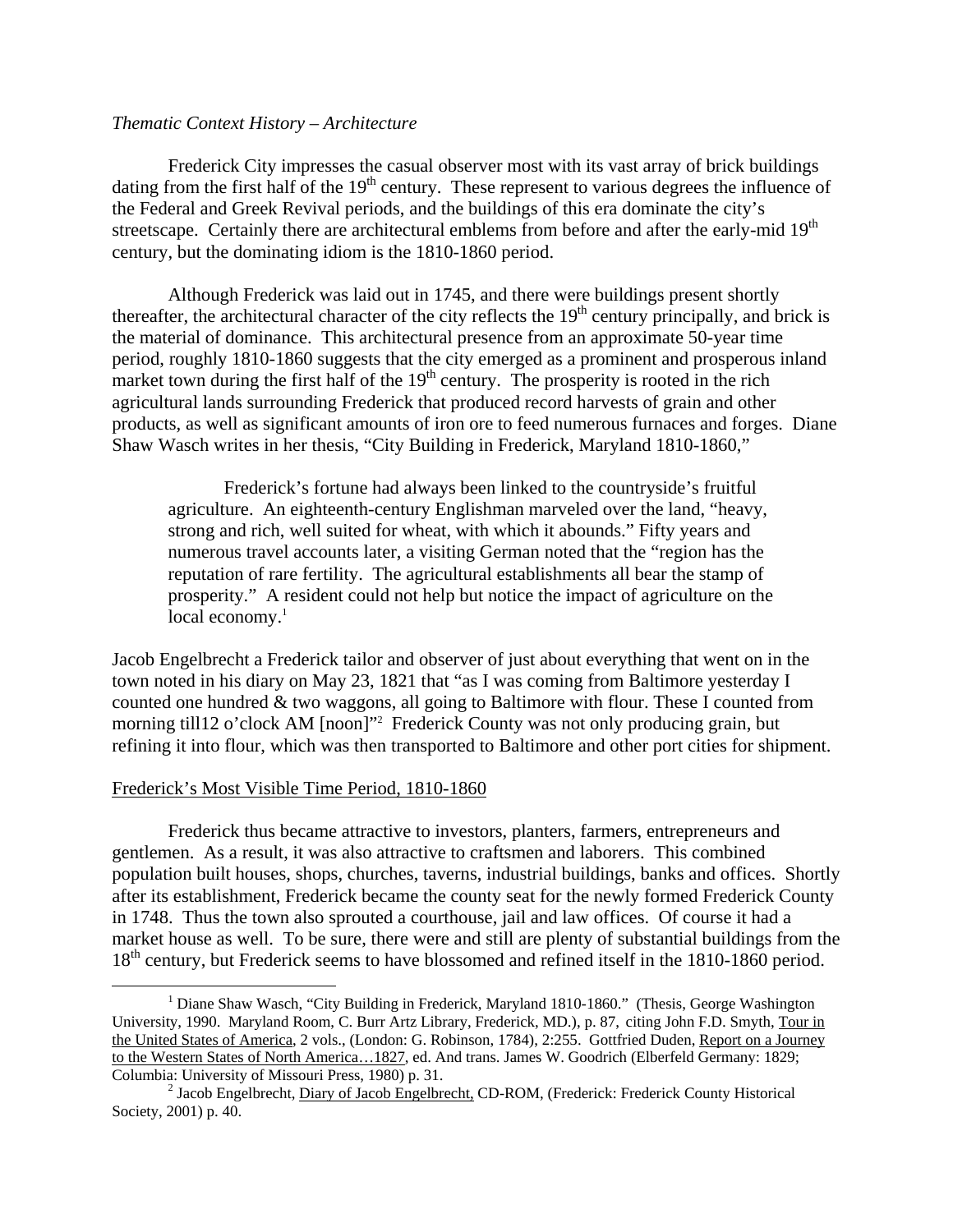Buildings from this period, mostly dwellings, exhibit all economic levels from high style town houses located prominently in such places are Court Square, Record Street and Church Street, to modest representations on the fringes of the central city, as seen on South Street, All Saints Street, East Street and South Bentz Street. Yet these dominating brick buildings are not alone in defining the architectural character of Frederick.

## Impressions of Early Frederick

Another notable visual characteristic of the city is the presence of remnants of stone dwellings embedded within the brick walls of later buildings. Throughout the older parts of the city this phenomenon portrays at least to some extent the early appearance of Frederick Town. Stone gables within the walls of larger brick houses are evident on east Church Street, South Market Street and elsewhere throughout the town. In general, the stone buildings were one and a half stories high with steeply pitched roofs, suggesting their  $18<sup>th</sup>$  century heritage. The  $18<sup>th</sup>$ century appearance of the town was apparently much more German than English influenced and buildings portrayed that through their stone or log construction, presumably with the characteristic Germanic plan with a central chimney. The most notable remaining intact German house in Frederick is the Schifferstadt museum, a farm dwelling dating from the mid-18<sup>th</sup> century, now within the city on Rosemont Avenue. Other Germanic houses are scattered through the city, however. A review of the 1798 Frederick County Tax Assessment for Frederick City reveals that most surnames were German. Only a few entries in the tax assessment refer to specific buildings. Of the 332 listings in the assessment, only six make any reference to any kind of buildings. Four of them mention log dwellings, qualified as "new," "small," or an "indifferent cabin." Two brick structures are mentioned, an "addition" and a "brick shop."[3](#page-1-0) The fact that over 300 properties appear in the tax assessment shows that the town was substantial by 1798, despite the notation that some of the assessed lots were not improved. The few mentions of specific buildings imply that those called out were in some way noteworthy or distinctive.

 Writing in his diary on June 15, 1798, Julian Ursyn Niemcewicz, a Polish traveler, recorded his impressions of Frederick:

This is one of the more important towns in the interior of America. It encompasses mainly the length of one street and of another which crosses it. The houses are in general of masonry and rather well kept. Sidewalks for pedestrians arelaid out with stones but the streets are not paved.<sup>4</sup>

Other accounts like Elbridge Gerry's diary notes in 1813 that Frederick "is a very thriving and rich town and a great deal of inland business and merchandise is transacted in it." In the same commentary, Gerry reported that,

<span id="page-1-0"></span> $\frac{1}{3}$ <sup>3</sup> Frederick County tax Assessment Records, 1798.

<span id="page-1-1"></span><sup>&</sup>lt;sup>4</sup> Julian Ursyn Niemcewicz, Under Their Vine and Fig Tree, (Elizabeth, New Jersey: The Grassmann Publishing Co., Inc. 1965), p. 112.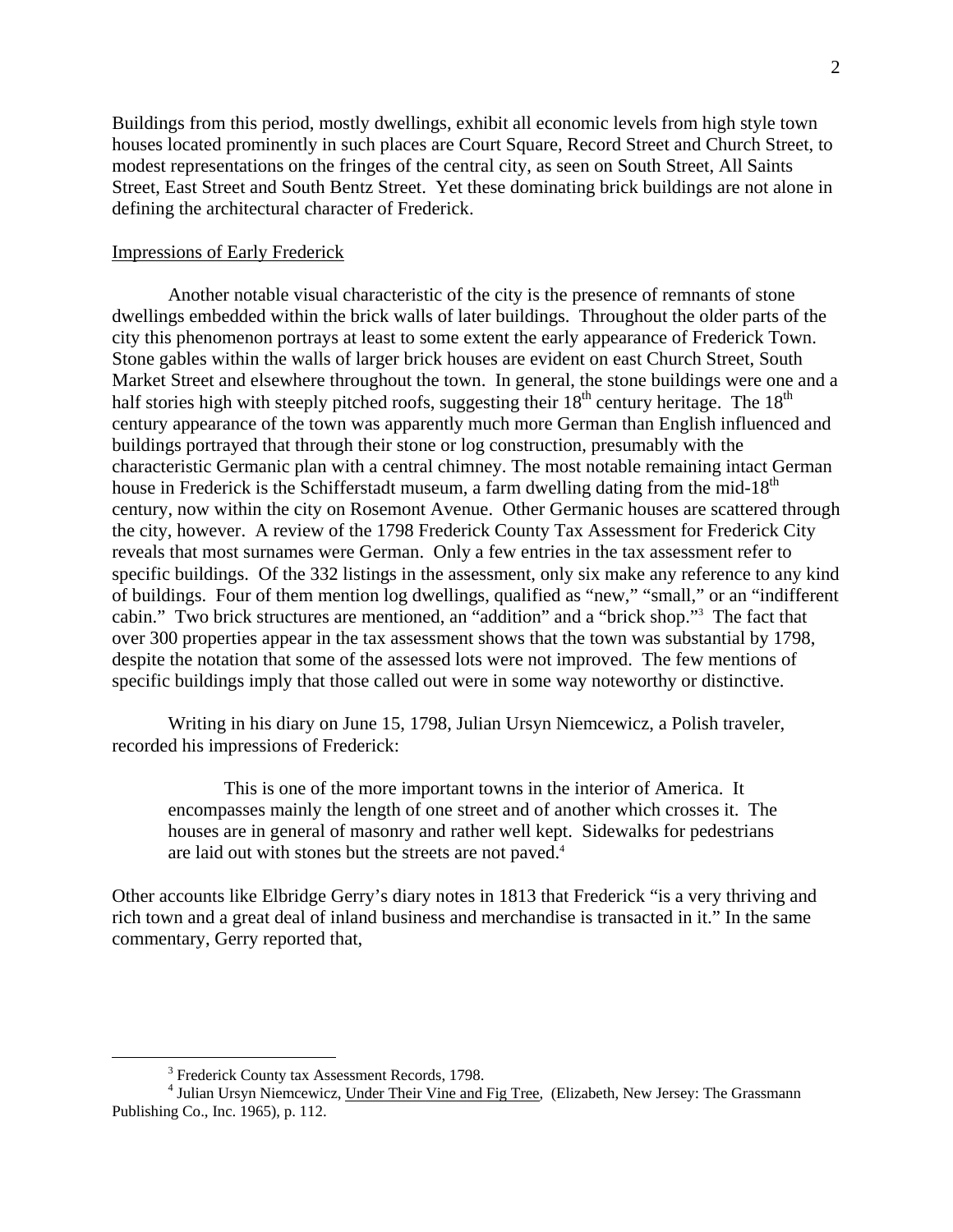This town is the largest I have seen, and is neat and elegant. Thro' the center run two broad streets at right angles and they are a full half mile in length. The buildings are handsome and the public buildings especially so.<sup>5</sup>

Map maker Charles Varle wrote in 1833 that Frederick was "well stocked with all kinds of stores, some dry and fancy goods, and others with groceries."<sup>[6](#page-2-1)</sup> He compared Frederick of 1833 with its appearance in 1808 when he published his map of Frederick and Washington Counties, observing that distinct neighborhoods had developed and that there was a manufacturing area along Carroll Creek, fine court square, a suburban jail and a market house and taverns on the main street.<sup>7</sup> Also writing in the 1830s was Catherine Susannah Markell who noted Frederick's metamorphosis from "antiquated" German buildings to "modern" construction.

[Frederick has] the characteristic appearance of a German Provincial town. Though its antiquated dwellings, with their cumbrous chimneys, which seem as if they were the original buildings and the houses constructed around them, the generous fireplaces, narrow, crooked stairways, hipped roofs, peaked gables and chinked wall, the diminutive-paned windows of various shapes and sizes, the transversely-bisected and clumsy wooded "balcons" have given way to the march of progress and been superceded by more modern, though possibly less comfortable structures, a few of the ancient landmarks remain.<sup>[8](#page-2-3)</sup>

The growth in Frederick's population, which expanded from 2,932 in 1810 to 4,427 in 1830, according to census records, required substantial expansion of the city's built environment, bringing about the early to mid 19<sup>th</sup> century architectural character of Frederick evident today.

## Early Log Construction

There are, to be sure, remaining  $18<sup>th</sup>$  century buildings. In the farther reaches of the city, away from the downtown commercial area, numerous modest log dwellings survive. These are generally covered with siding and were so historically. Early sidings might have been beaded weatherboards, or in some cases plain weatherboards of uniform width on the front elevation and random width on the side and rear walls. Sometimes log houses were covered with lath and stucco. Early stucco almost always has a smooth surface struck to resemble cut blocks. Very modest log buildings were left with their log structure showing, but covered with whitewash. Later coverings might be brick casing, a common veneer for log buildings in the  $19<sup>th</sup>$  century, milled wooden sidings, most frequently German siding, and mid-late  $20<sup>th</sup>$  century coverings such as Insul, asbestos shingles, artificial stone, aluminum, or vinyl. With these covered buildings, the log construction is discernable from the depth of the walls (which could also indicate timber framing), and a foundation that is stepped up on two opposite walls to accommodate sill logs that notched over the sill logs of the adjoining wall at the corners. Brick-cased log houses generally

<span id="page-2-0"></span> $\frac{1}{5}$ <sup>5</sup> Elbridge Gerry, *Diary of Elbridge Gerry, Jr.* [1813], (New York: Brentanos, 1927). p. 144-145, Cited in Diane Shaw Wasch, p. 44 6

Charles Varle, A Compleate view of Baltimore with a Statistical Sketch (Baltimore: Samuel Young, 1933) p. 124-125, cited in Wasch. 7

<span id="page-2-3"></span><span id="page-2-2"></span><span id="page-2-1"></span> $7$  Varle, Ibid.

<sup>&</sup>lt;sup>8</sup> Catherine Susannah Thomas Markell Short Stories of Life in Frederick in 1830 (n.p.:n.p.,n.d.) p. 14. Cited in Wasch, p. 124.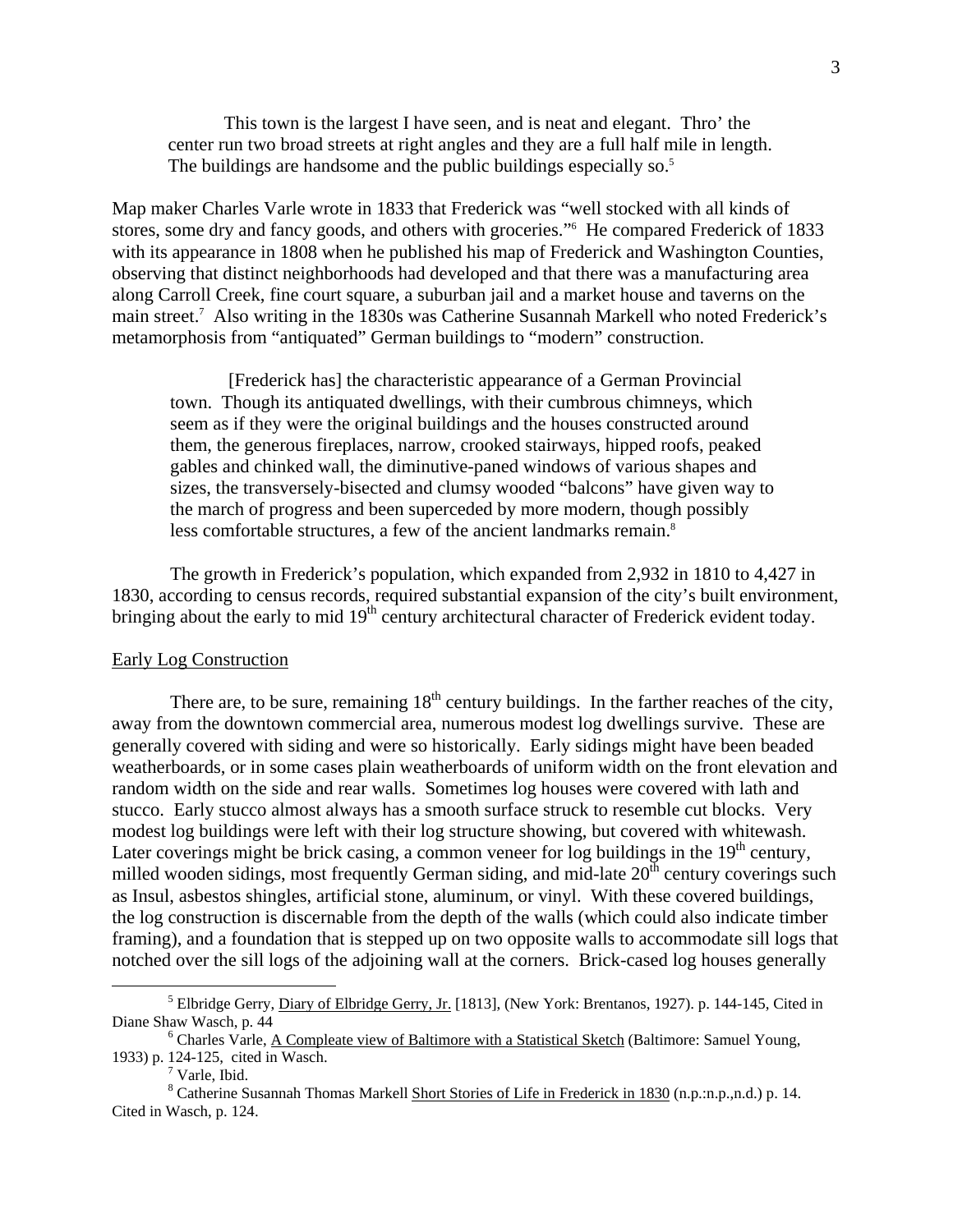have all-stretcher brick work (although not always) and frequently display exposed heads of iron spikes, which held the brick veneer to the underlying log structure. Most remaining log houses in Frederick are small, one and a half or two stories and not larger than four bays in width. According to Diane Shaw Wasch's research, in 1825 there were 122 log houses in Frederick for 28.5% of the total of 428 buildings. A decade later, there were only 99 log houses of a total of 547, showing a trend away from this traditional building material for urban housing in Frederick. In the countryside immediately adjoining Frederick, the trend reversed with an increase in the number of log houses over the decade.<sup>[9](#page-3-0)</sup>

#### Early Stone Construction

The use of stone construction was probably more common than suggested by the current appearance of Frederick. While Frederick is not in the same limestone belt that Washington County, its neighbor to the west is (where limestone dominated, along with the frequent use of stone construction), there are still plenty of stone buildings in the Frederick County Piedmont. In Frederick City several still stand dating from the  $18<sup>th</sup>$  century including Schifferstadt, once a farmhouse, but now incorporated into the city. There is also an  $18<sup>th</sup>$  century stone house on East Patrick Street, east of the intersection with East Street. This building is Georgian inspired with five bays and a central entrance has a stone water table revealing its  $18<sup>th</sup>$  century origins. From the early to mid  $19<sup>th</sup>$  century are a group of stone industrial buildings in the vicinity of South Carroll and South Streets, as well as dwellings presumed to be workers housing. According to the 1825 Frederick City tax assessment, there were 25 stone houses in the town; in 1835 there were 28. In both cases that was slightly over 5% of the total building stock. In the surrounding countryside, stone houses represented 12.9 and 16.3% of the building stock respectively. [10](#page-3-1)  These figures seem to indicate that stone as a construction material was less frequently chosen in the urban environment of Frederick City than in the surrounding countryside. However, there have been no tabulations for earlier tax assessments, and the 1798 tax does not have the detailed information to reveal which building materials were favored. From the extent of existing remnants of buildings, there may have been more stone dwellings and industrial buildings in Frederick in the  $18<sup>th</sup>$  century than were counted in the 1825 and 1835 assessments.

In assessing the approximate age of stone buildings, the process is similar as for other masonry structures. Eighteenth century stone buildings usually have a projecting water table and often flat jack arches above the openings. Particularly early buildings might have segmental arches above the openings such as those found on the mid-eighteenth century Schifferstadt. Stones used for the wall surfaces tend to be smaller and more regularly coursed than those of later stone buildings. If the stonework is particularly rough and irregular, it is an indication that the building might have been stuccoed originally. After approximately 1810, stone buildings lose their flat arches above doors and windows and instead display a central keystone above the openings. By the same period water tables also disappear. After 1825 or 1830, there is usually no distinguishing masonry feature above doors and windows, and the stones forming the wall surface are larger and less regular than typical of older stone buildings.

<span id="page-3-1"></span><span id="page-3-0"></span> $\frac{1}{9}$  $9$  Wasch, p.146  $10$  Ibid.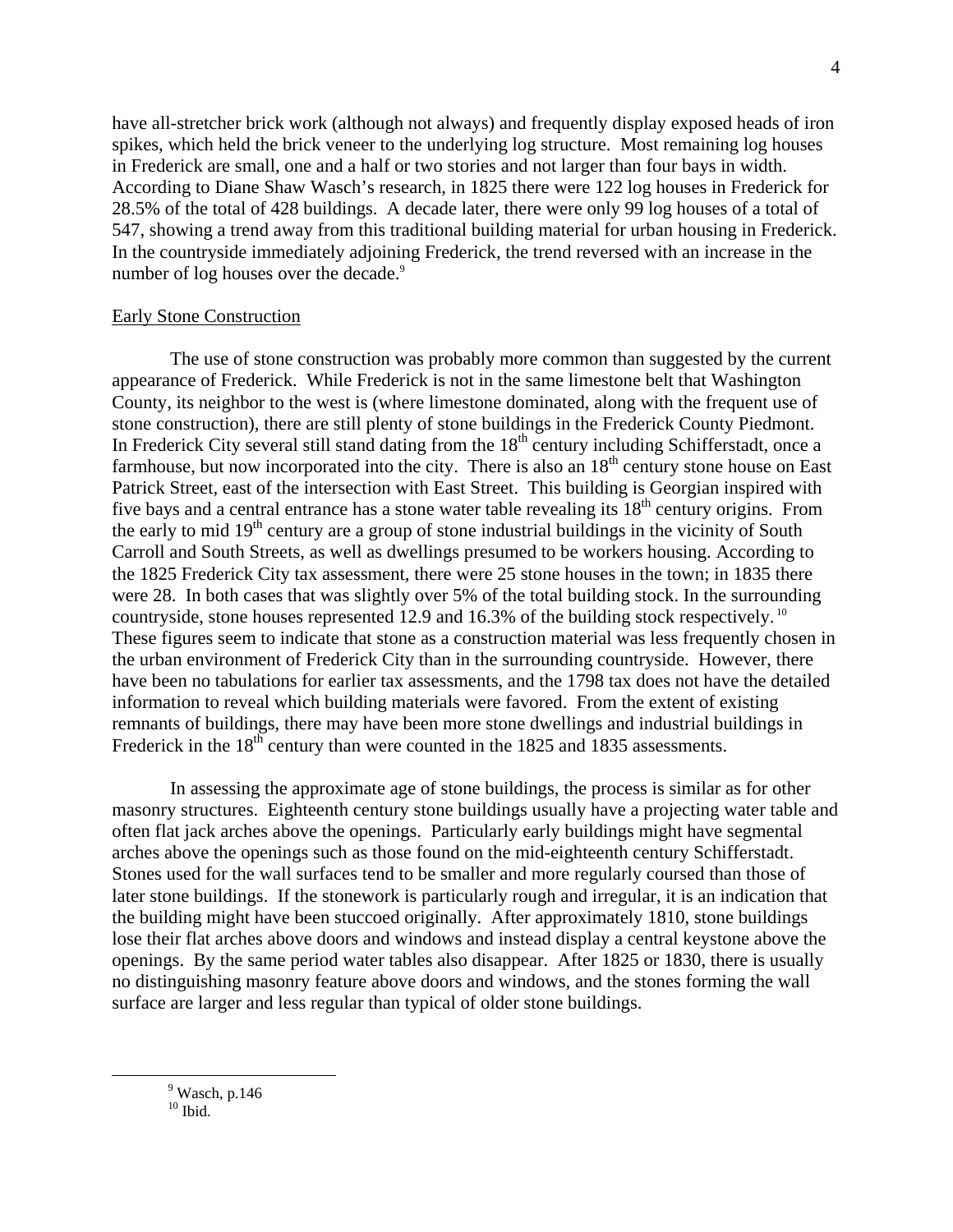## Early Brick Construction

In the 1825 and 1835 Frederick County tax assessments, brick is by far the most prevalent construction material. In 1825, there were 216 brick buildings in Frederick City, which were 50.5% of the total count of buildings. The surrounding countryside showed brick construction lagging far behind with only 20 brick buildings, 16.1% of the total of 124. By 1835, the population of brick buildings in Frederick City had increased to 324, 59.2% of the total of 547. While the number of brick buildings in the surrounding Election District 2 doubled to 41, they were only 15.5% of the total collection of buildings.[11](#page-4-0) These calculations show that Frederick City by the first quarter of the  $19<sup>th</sup>$  century displayed a preference for brick construction over other materials traditionally favored in the countryside. Thus Frederick's predominance of early 19<sup>th</sup> century brick buildings is and was historically distinctive within the larger setting of Frederick County. Brick construction in Frederick seems to have been used as much for modest houses as for large, stylish mansions.

To determine period of construction for brick buildings, the following characteristics serve as identifiers. Eighteenth century brick buildings have principal elevations constructed in Flemish bond. Secondary walls generally have common bond with three or four courses of stretcher bricks between header rows. Molded brick water tables may mark the front and rear or all four elevations. Occasionally belt courses between the first and second stories are present. Upright, flaired courses of brick embellish the tops of openings. The masonry is typically clearly defined with joints often tooled or struck with lines. By the early  $19<sup>th</sup>$  century, water tables and belt courses disappear as well as common bond with three courses of stretchers. From approximately 1820 to 1860 common bonding featured five stretcher rows between header courses. The appearance of the facades is smoother and less embellished. By the second decade of the  $19<sup>th</sup>$  century, flat or jack arches are replaced by molded wooden lintels, often with decorated corner blocks with molded concentric circles in a bull's eye pattern. Brick construction transitions again in the mid  $19<sup>th</sup>$  century. The use of Flemish bonding diminishes until there is almost no use of it on facades after about 1850. Instead prominent elevations are constructed with all-stretcher veneer, or with common bonding. The use of heavy wooden lintels above openings is characteristic, either with a flat surface or with a plain corner block without carving or trim. Nineteenth century brickwork was typically finished with a smooth joint and stained and striped or "penciled" as described by Jacob Engelbrecht in his diary noting the construction of his own new house in the summer of 1826.

Messers. Henry Haller, Henry Hull & Edward Phillips (masons) this afternoon finished the masoning of my house next to the creek, Patrick Street, Fredericktown, Maryland. The cellar was commenced on the  $31<sup>st</sup>$  of May, but afterwards remained idle for about one month. The brickwork took them about 13 days they are now about painting  $\&$  penciling it. Thursday July 27, 1826.<sup>[12](#page-4-1)</sup>

Staining and striping or penciling was standard treatment for brickwork throughout the  $19<sup>th</sup>$ century and even survived to some extent into the  $20<sup>th</sup>$  century.

<span id="page-4-0"></span> $^{11}$  Ibid.

<span id="page-4-1"></span><sup>&</sup>lt;sup>12</sup> Engelbrecht, Diary.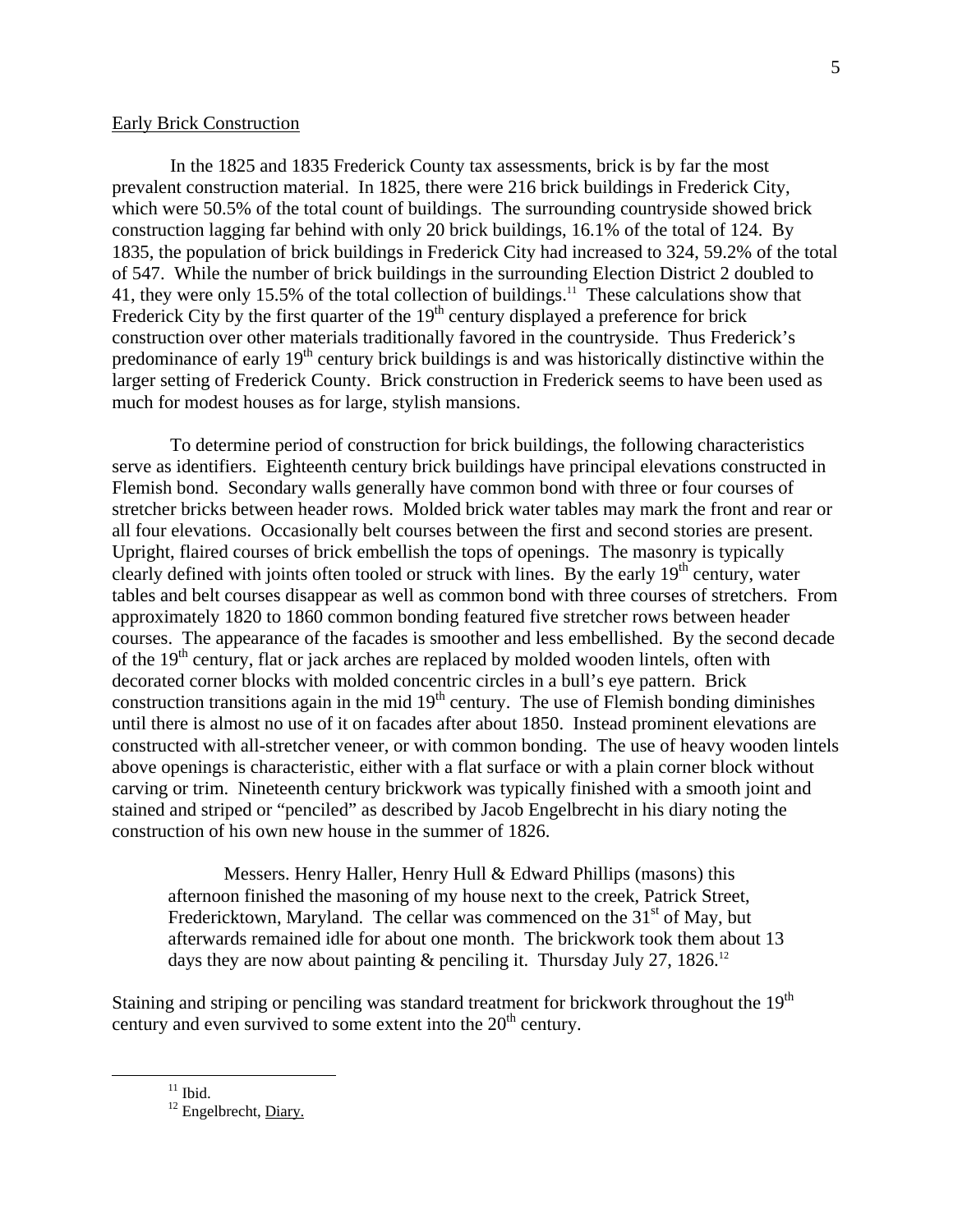Late  $19<sup>th</sup>$  century, brick masonry displays common bonding with even greater spans of stretcher courses between header rows. Flemish bonding comes back into style with the Colonial Revival period in the late  $19<sup>th</sup>$  and early  $20<sup>th</sup>$  century. Also in the late  $19<sup>th</sup>$  and early  $20<sup>th</sup>$ centuries, harder, smoother bricks were available as well as harder mortar with Portland cement, replacing early lime mortar. Sometimes in the late  $19<sup>th</sup>$  and early  $20<sup>th</sup>$  centuries, mortar joints were so thin that they were barely visible and were often called "butter joints."

### Early Frame Construction

 The 1825 and 1835 tax assessment records show that nearly 80% of Frederick's buildings in either decade were log or brick. The next most frequently found construction system was frame. Framed buildings are difficult to distinguish from log structures when both are sided. Prior to the 1840s, framed buildings were of large timbers, individually fit with mortised and tenoned joints. Not until after the Civil War does light weight dimensioned framing, also known as Balloon framing proliferate. Thus in these tax assessment records, the frame buildings referenced were braced frame or timber framed. There were 67 framed buildings in 1825 and 60 in 1835. making up 15.6 and 10.9 percent of the total buildings respectively. As with brick construction, this was a reversal of the ratio in the countryside surrounding Frederick where frame construction made up 3.2 percent of buildings in the 1825 assessment. The percentage had risen to 4.9 in 1835, still well under the amount of frame construction in the city.<sup>13</sup> Certainly, given these statistics, Frederick City presented a distinct appearance from the surrounding agricultural region.

 In 1835, the most densely built street was Patrick, not surprising, given the fact that it was part of the National Road linkage, a major thoroughfare through the state and points west. Next followed Market Street, the main north-south route. Buildings were significantly sparser on the side streets.

The presence of commercial brick yards in Frederick may well have contributed to the predominance of brick construction in the town, along with the cosmopolitan attitudes that came about as Frederick ranked among the state's major cities from the late  $18<sup>th</sup>$  century well into the 19<sup>th</sup> century. Frederick County had the greatest population of all counties in Maryland in 1790, with a total count of  $30.791$ .<sup>14</sup>

# Late  $19<sup>th</sup>$  Century Frederick

For Frederick city and the surrounding region, the economic, social, and political zenith had been in the 1763-1860 period. The area was certainly still prosperous, still continued to grow, but the regional focus had shifted to industrial development in Baltimore, Hagerstown and Cumberland. This was largely due to the multiple railroads directly serving these cities in the late nineteenth and early twentieth centuries. The superior transportation routes led to growth of heavy industries and consequently population growth. Frederick's rail connections were branch or spur lines, which provided access to city markets for lighter agricultural or industrial products

<span id="page-5-0"></span> <sup>13</sup> Wasch, p. 146.

<span id="page-5-1"></span><sup>&</sup>lt;sup>14</sup> A Century of Population Growth From the First Census of the United States to the Twelfth, 1790-1900. Baltimore: Genealogical Publishing Co., 1970, p. 272.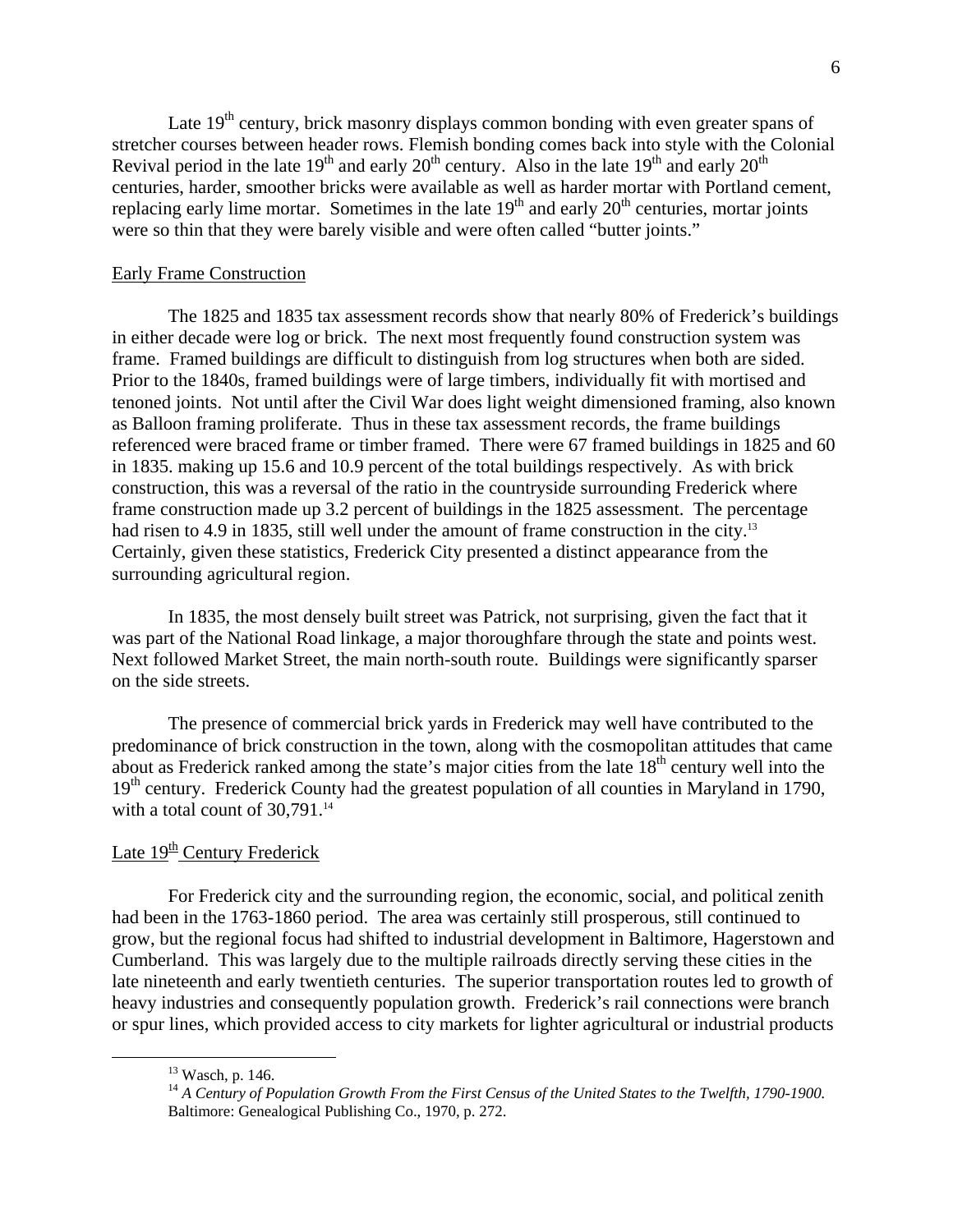but were less useful for heavy industries. While Frederick grew, it did not experience the accelerated growth that the three larger cities did[.15](#page-6-0)

 The slowed but steady growth of the population and economic base of Frederick city by the second half of the nineteenth century encouraged city authorities to look toward expansion and development of municipal facilities. In 1870, the taxable limits of Frederick were extended (See Overview Context, Figure 35, 1870 Plat). The expansion encompassed a number of outlying farms, although all of the additional acreage, plus a great deal more, had been included within the original 1817 corporation boundaries.

The State of Maryland, Frederick County, and the city all began new construction in Frederick during the 1870s. Beginning in 1870, the county almshouse/hospital known as Montevue Hospital was constructed on the almshouse farm, on what is now Rosemont Avenue, just west of the city limits. The impressive brick building was four stories in height with two Second Empire style towers.<sup>16</sup> A second, smaller "Colored" hospital building was located to the rear of the main hospital.<sup>17</sup> In 1867, the Hessian Barracks and grounds were acquired by the State of Maryland on which they began construction of the "Asylum of the Deaf & Dumb" in 1870.[18](#page-6-3) Designed in an elaborate Victorian style, Engelbrecht described the plans for the building in May 1871:

The dimensions are 268 feet front, 200 feet deep in center, & 124 feet deep in the wings. The main building 100 feet wide & four stories high with a tower 136 feet high from the ground. $19$ 

Construction of the massive building caused great excitement throughout the city of just over 8,500; Engelbrecht described the June  $1<sup>st</sup>$ , 1871 cornerstone ceremony in detail saying, "I would estimate the number of people at 5 or 6,000 or more." Two years later, in 1873, the city of Frederick demolished the old Market House and five adjoining houses in order to build a new City Hall & Market House; and in 1875, the new county jail was constructed on West South Street. Jacob Engelbrecht noted each of these buildings at the time of their construction, noting in 1875:

I asked Mr. Benjamin F. Winchester, yesterday, the number of brick the City Hall & Market House took. He said about eight hundred thousand (800,000) and he told me also that the Deaf & Dumb Asylum (as now finished) took about two and a half millions (2,500,000) and the jail and sheriffs house about eight hundred thousand (800,000). He furnished the whole of the brick.<sup>20</sup>

<sup>&</sup>lt;sup>15</sup> Information on regional agricultural history from Paula S. Reed & Assoc., "Mid Maryland Agricultural Context Report," Chapter 6, (Frederick, MD: Catoctin Center for Regional Studies, 2003).

<span id="page-6-2"></span><span id="page-6-1"></span><span id="page-6-0"></span> $^{16}$  Engelbrecht, CD-ROM, p. 1075; Cannon, Gorsline, and Whitmore, p. 109.

<sup>&</sup>lt;sup>17</sup> The Montevue property is first included on the 1897 Sanborn Map, at which time the "Colored Hospital" is shown. 18 Engelbrecht, CD-ROM, p. 1080.

<span id="page-6-3"></span>

<span id="page-6-5"></span><span id="page-6-4"></span> $19$  Ibid.

<sup>&</sup>lt;sup>20</sup> Ibid, p. 1116; a north wing and second tower were added to the Deaf & Dumb Asylum building in 1874, which necessitated the demolition of one of the two Hessian Barracks buildings. The remaining Barracks building stands today (2003) as a museum. Reimer, p. 36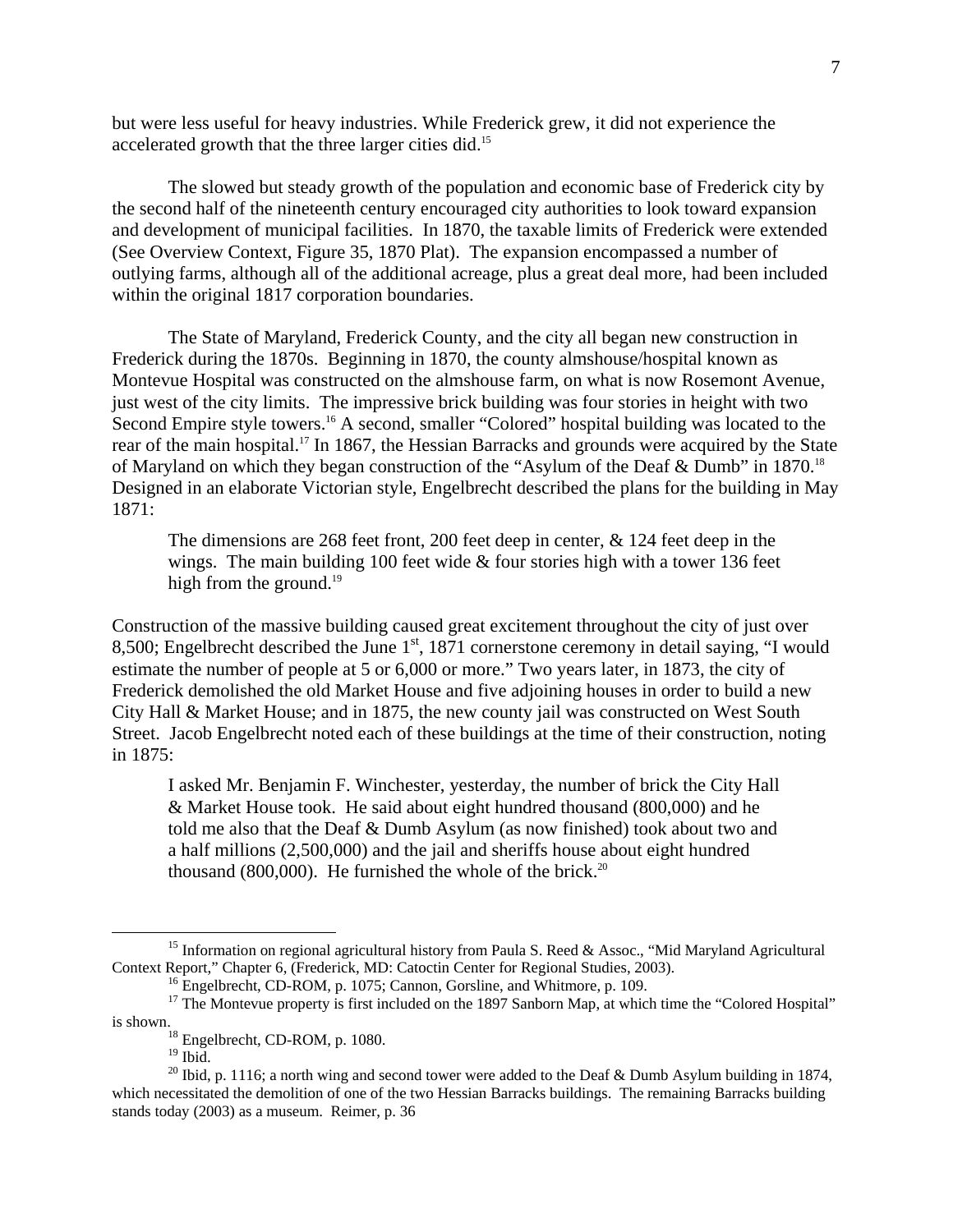## Commercial Storefronts

Commercial and domestic buildings were also in the process of change during this period. Up until the middle of the century, shops were located within dwellings, indistinguishable except by their signs hung over doors. After the Civil War, the more "modern" storefront appeared in Frederick. The new commercial fronts were clearly that, distinct from residential buildings and they were concentrated in the downtown area with other businesses. Either in new late  $19<sup>th</sup>$  century buildings, or inserted into the first stories of older buildings, these commercial fronts involved plate glass windows providing a view into the store with its array of merchandise. The storefront also let in light for the interior of the commercial space. The entrances were usually recessed giving even more opportunity for display of merchandise at the sides of the entrance. Storefronts usually were topped with an elaborate cornice often with brackets, reflecting influence of the Italianate style and framing the display to focus the shopper's attention on the goods for sale. Canvas retractable awnings extended from the storefronts out over the sidewalks. The rhythm of the awnings and their support structures were character defining features of the commercial district of Frederick in the late  $19<sup>th</sup>$  and early  $20<sup>th</sup>$ centuries.

In 1871, Engelbrecht pointedly remarked in his diary about property owners putting in "an open front" for a store or office.<sup>21</sup> He also commented on a number of buildings being raised to three stories. In the 1880s, the banks began building larger, more elaborate buildings, several located on the "square corner."<sup>22</sup> The decade saw the rise of the commercial furniture business, the East Patrick and South Market Street area became a "furniture alley," hosting as many as five furniture dealers by the end of the nineteenth century, including C. C. Carty's, C. E. Cline's, and Obenderfer & Son.<sup>23</sup> These businesses grew out of the artisan workshops that had long been a part of Frederick's streetscape. Much of that traditional business remained in the form of milliners, tin shops, carriage and wagon makers, and the grocers and dry goods shops located on nearly every corner.

# Frederick and the End of the  $19<sup>th</sup>$  Century

 Despite a changing agricultural climate with the growth of mid-Western production, Frederick remained a thriving market town with a large new Market House and numerous specialty shops catering to the needs of rural as well as city customers. Entertainment in Frederick was still centered on the Agricultural Fair and traveling theater and circuses. But the growing urbanization of the city would justify the establishment of the "Opera House" in the Market House building by the 1890s, providing theater and film entertainment.<sup>24</sup>

Plans for residential development beyond the established city grid began with the platting of Clark Place on the south end of town in 1894.<sup>25</sup> The plan for Clark Place was a sign of the

<span id="page-7-0"></span> $^{21}$  Engelbrecht, CD-ROM, p. 1080.

<span id="page-7-2"></span><span id="page-7-1"></span><sup>&</sup>lt;sup>22</sup> Cannon, Gorsline, and Whitmore, p. 116.

<sup>&</sup>lt;sup>23</sup> 1904 Sanborn Insurance Co. map of Frederick City, microfilm collection, Maryland Room, C. Burr Artz Library, Frederick, MD.<br><sup>24</sup> Cannon, Gorsline, and Whitmore, p. 131.

<span id="page-7-3"></span>

<span id="page-7-4"></span><sup>25</sup> Williams, p. 403; Cannon, Gorsline, and Whitmore, p. 174.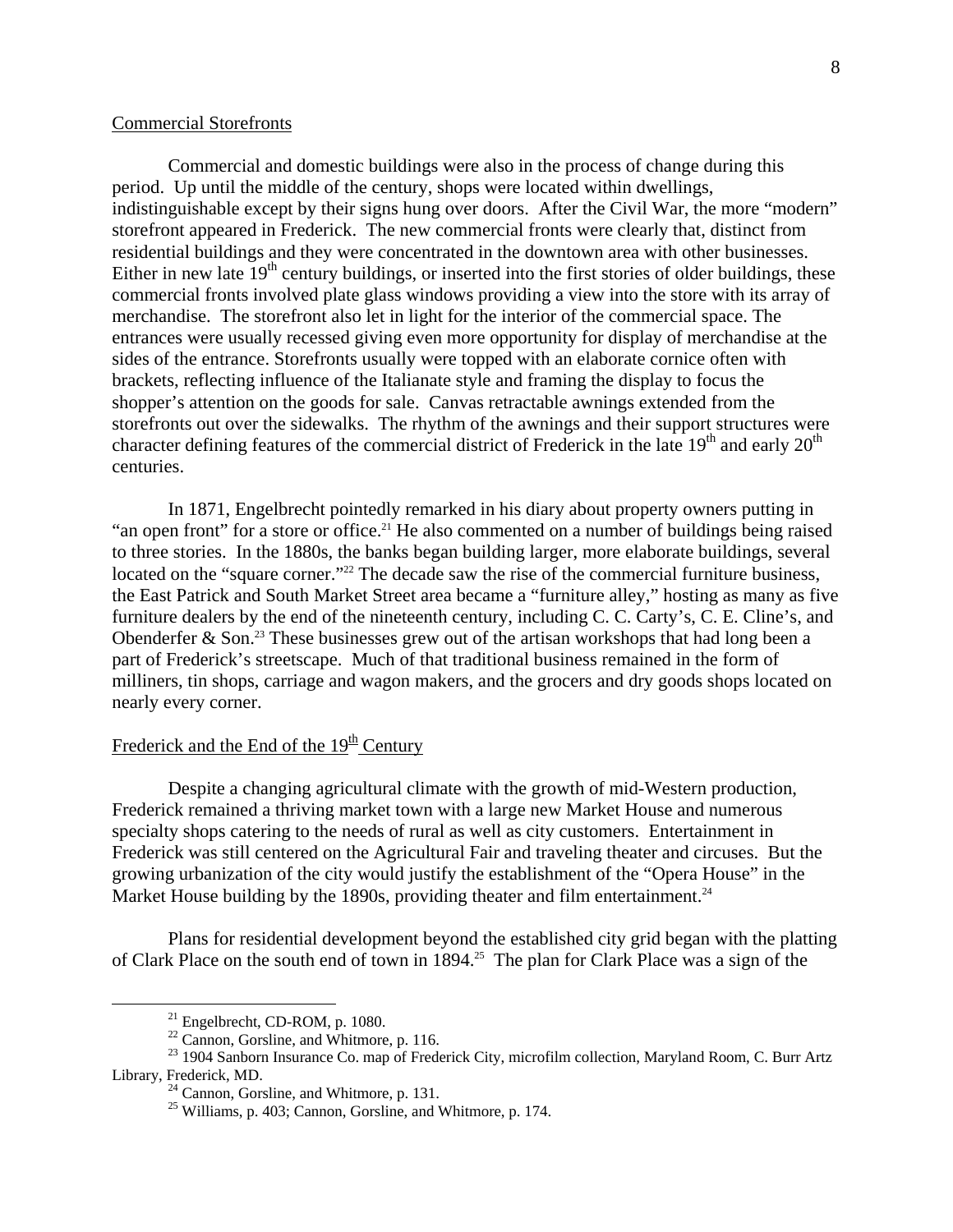suburban development that would take hold in the early twentieth century, with large single houses on lots with deep setbacks from the street. John F. Ramsburg created the development and named it in honor of James C. Clark a Frederick philanthropist and railroad man.<sup>26</sup> Adopting the Late Victorian and Colonial Revival architectural styles, which emphasized larger individualized building forms, these houses signaled a distinctive new appearance in Frederick architecture. West of the city grid, street extensions shown on the 1897 Sanborn Fire Insurance Company map reveal significant plans for future subdivision.

The end of the nineteenth century saw a renewed energy in Frederick's development. The city was well established with thriving agricultural markets, particularly the emerging dairy market, as well as a diversified light industrial base, and a growing number of wealthy citizens associated with the railroads, business, and legal community. City streets were paved and lit with electric lights, and telephone service was available to city residents.<sup>[27](#page-8-1)</sup>

# Early  $20^{\text{th}}$  Century and Residential Subdivisions

As the population shift from rural to urban took affect in Frederick County during the first decade of the twentieth century, building on Frederick's newly platted subdivisions began in earnest. Connected with the city grid by extensions of West Fifth, Sixth, and Seventh Streets, the "Manufacturing and Development Co.'s North-West Addition to Frederick City" was platted but altered somewhat in its execution with the construction of the Frederick City Hospital on Block 8. The relatively modest houses constructed ranged from single dwellings to duplexes to a few row houses, but differed from the older city core houses in their setbacks from the street and Colonial Revival, American Four Square, and bungalow designs. They also stood in stark contrast to the frame vernacular rowhouses and "Negro Tenements" located just a block away on the alleys east of Bentz Street.<sup>28</sup>

Two blocks to the south, Frank C. Norwood subdivided the Elihue Hall Rockwell estate along the western extension of West Third Street in 1905.<sup>29</sup> Large lots with deep setbacks and a remarkable variety of interpretations of the Colonial Revival architectural style identified Rockwell Terrace as an address of wealth and prestige much like the historic Courthouse Square. Even more distinctive were the curving streets of College Terrace, also known as College Park, a western extension of Rockwell Terrace. Architect Emory C. Crum designed it before World War I[.30](#page-8-4) Housing constructed during these first decades appeared on West Fourth Street extended (Dill or Montevue Avenue), East Third Street extended, Seventh Street, North Market Street extended, and the new northern cross-streets, Eighth, Ninth, etc., all identifiable by their setbacks and design.

 The park-like settings of the new residential subdivisions on the west side of Frederick were further enhanced by the development of the expansive Hood College campus around 1913

<span id="page-8-0"></span><sup>&</sup>lt;sup>26</sup> National Register Nomination, "Frederick Historic District (expanded)," 1988.

<span id="page-8-2"></span><span id="page-8-1"></span><sup>&</sup>lt;sup>27</sup> "Frederick Historic District (expanded)," National Register documentation, 1988.

<sup>&</sup>lt;sup>28</sup> The "Negro Dwellings" and "Negro Tenements" show on West Alley (later Kleinhart's Alley) and an alley between W.  $5^{th}$  and W.  $6^{th}$  Sts beginning with the 1887 Sanborn Map of Frederick City.

<sup>&</sup>lt;sup>29</sup> National Register Nomination

<span id="page-8-4"></span><span id="page-8-3"></span> $30$  Ibid.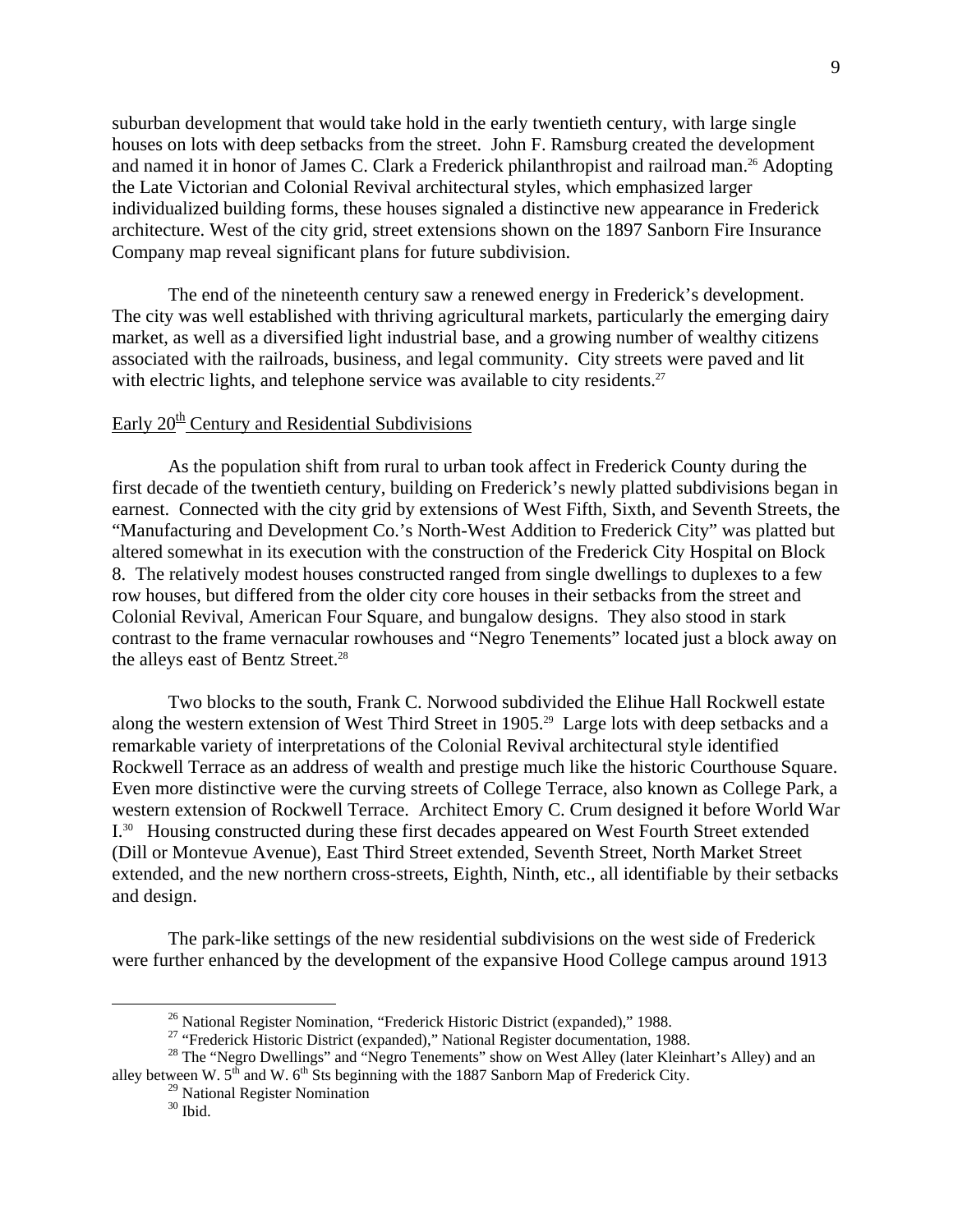on Rosemont Avenue (Fourth Street extended) and Baker Park along Carroll Creek in 1928. Around these open areas grew block after block of single houses for middle class families. Similar development was occurring along East Patrick Street extended (Baltimore Pike) across from the Agricultural Society Fair Grounds.

 Middle and upper middle class residential development was not the only growth occurring in Frederick during this period. In addition to the smaller traditional houses and "Negro tenements" along the alleys of Frederick, a number of small subdivisions created specifically as housing for employees of local industries began to appear. Of particular note were those located along Water Street between East South Street and B&O Avenue on Mary Welty's Addition to Frederick, which may have been associated with the nearby packing companies or the with the B&O Railroad.<sup>31</sup> The Nicodemus Ice Cream Company constructed an enclave of ten bungalows on Pennsylvania Avenue, south of East Patrick Street extended, in 1924.[32 O](#page-9-1)riginally platted to include fifty-six lots, the subdivision was never completed beyond the ten original dwellings and was sold to Southern Dairies, Inc. in 1928.

# Early  $20^{\text{th}}$  Century Downtown Core

The now nearly two hundred-year old historic core of the city was fully developed and remained relatively unchanged after the turn of the twentieth century. However, a few buildings were added that helped define the Frederick streetscape of the twentieth century. Prior to the, in some cases, devastating effect of the Depression of the 1930s on local banks, a number of bank buildings in Frederick were thoroughly updated or rebuilt in the first decades of the new century. The Citizen's National Bank, which did not survive the Depression, built a heavily columned Classical Revival façade on the southeast corner of Patrick and Market Streets 1908, as did the Frederick County Bank on the northwest corner.<sup>33</sup> The Francis Scott Key Hotel was built in 1922; at five stories high, it was the tallest building in town for many years. $34$ 

With Frederick city as a seat of government and market center the place developed a high degree of sophistication, contributing to knowledge of architectural styles and types. Following is a discussion of some of the more frequently seen architectural styles and types in Frederick city.

## Architectural Styles and Types in Frederick City

1. Traditional German

While not really a "style" German traditional architecture was among the earliest architectural expressions in Frederick City. Schifferstadt is certainly the most well known and best preserved example of the German architectural influence in Frederick. It however, is unusual in that it has a central passageway rather than the standard threeroom plan with central chimney. Other examples of the central chimney plan German

<span id="page-9-0"></span><sup>&</sup>lt;sup>31</sup> Frederick Co. Land Record, Deed Book WIP 13, page 376.

<span id="page-9-1"></span><sup>&</sup>lt;sup>32</sup> Frederick Co. Land Record, Deed Book 368, page 240.

<span id="page-9-2"></span> $33$  Williams, p. 528.

<span id="page-9-3"></span> $34$  No buildings were allowed to be higher than the famous spires however.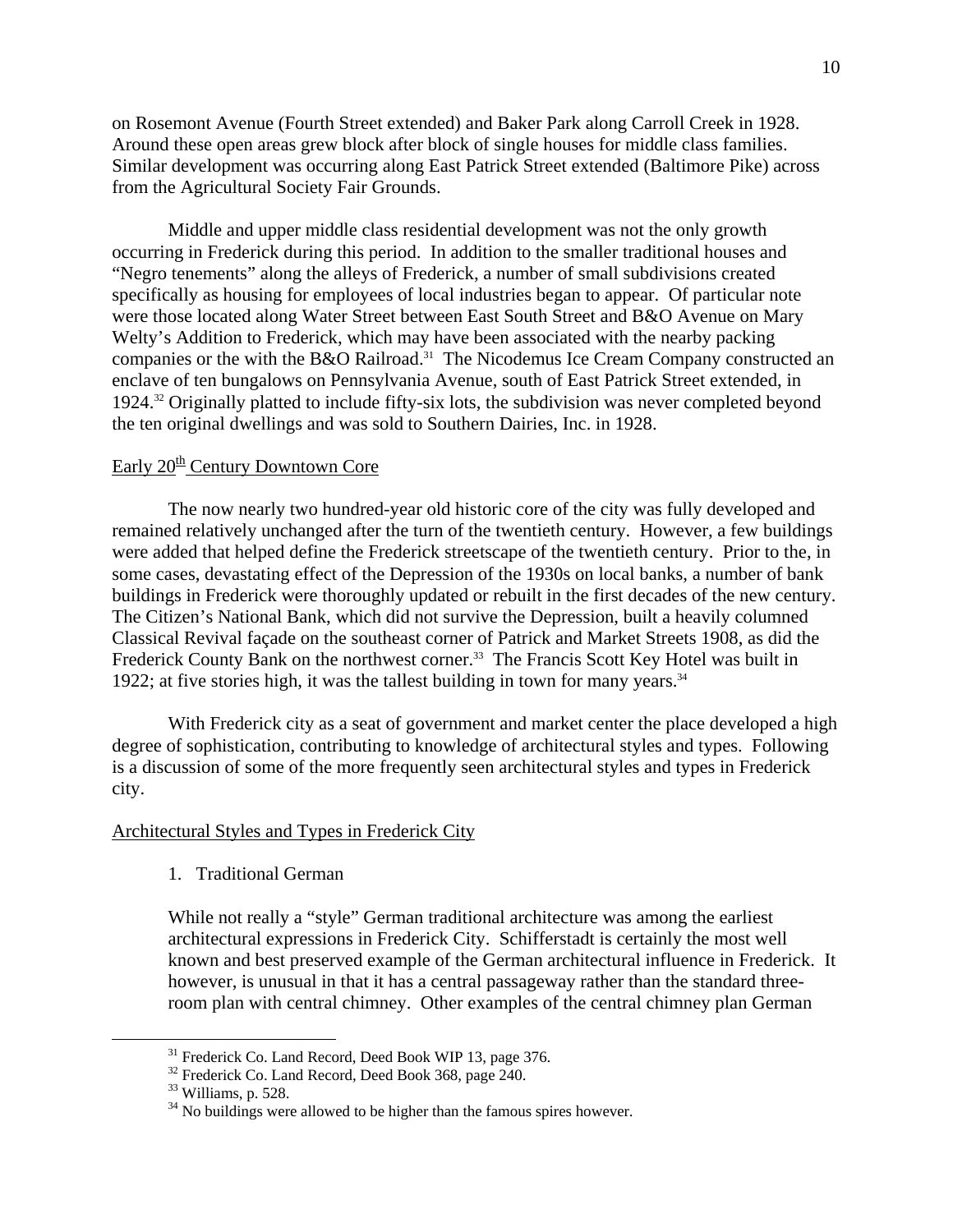plan survive in the city. Diane Shaw Wasch identified one such building at 23 East Fifth Street in 1989, a log dwelling.<sup>35</sup> Over time, these dwellings either through modification, or evolving newer construction developed to a type with a four bay wide façade and an off center front door, or its variant with two side-by-side central front doors. German two-front-door houses are not duplexes with two entrances. The traditional German twofront-door house is a single-family residence with one door opening into the kitchen side and the other into the parlor or formal part of the house. These were important and persistent traditions among the German American residents of Frederick County and Frederick city.

# 2. Georgian Style

Although the Georgian style began in America as early as the 1730s, it didn't become manifest in Frederick until much later, after the 1760s. In central Maryland the style remained in vogue until the early  $19<sup>th</sup>$  century. An excellent example of high style Georgian architecture in Frederick was the Second Courthouse, built in 1785 and burned in 1861. The Georgian style features hipped or gabled roofs, although gabled roofs were far more prevalent in Frederick and all of central Maryland. Regardless of construction material, Georgian influenced buildings in Frederick City appear massive, formal and have one of the following façade arrangements: five bay with central entrance, three bay with side-front entrance, and in the most modest versions, two bays. If of masonry construction these buildings will have water tables, and jack or flat arches above the openings. Window and door trim if original will be massive, mortised and tenoned with joints secured with pegs. Window sash, if original will be twelve over eight or nine over six panes, although these are frequently replaced with later forms. Doors will have raised panels, usually six and they will be hung beneath either semicircular fanlights or more frequently under multi light transoms. The feel of Georgian buildings, regardless of their size or degree of refinement is one of solidity and massiveness. The basic Georgian form with its symmetry continues through the  $19<sup>th</sup>$  century with detailing added to reflect current styles.

# 3. Federal Style

Prominent from the early years of the  $19<sup>th</sup>$  century, the Federal style dominated Frederick and remained popular into the early 1830s, although at the national level the date range for the style is ca. 1780 to 1820. Like Georgian, the Federal style is formal and symmetrical, but unlike Georgian, it is lighter, and more delicate in its feel. Walls are smooth, either through the manipulation of masonry and removal of projecting features like water tables and belt courses or through the application of stucco or less heavily tooled wood siding. Brick construction dominates, often with parapets on the side gables. Fenestration patterns remain the same as for Georgian with five, three and two-bay-wide examples. However, windows have either flat or jack arches in the early phase of the style or wide wood lintels, often embellished with decorated corner blocks in the later phase. Doorways are surrounded typically with elliptical fanlights and sidelights.

<span id="page-10-0"></span> <sup>35</sup> Wasch, p. 128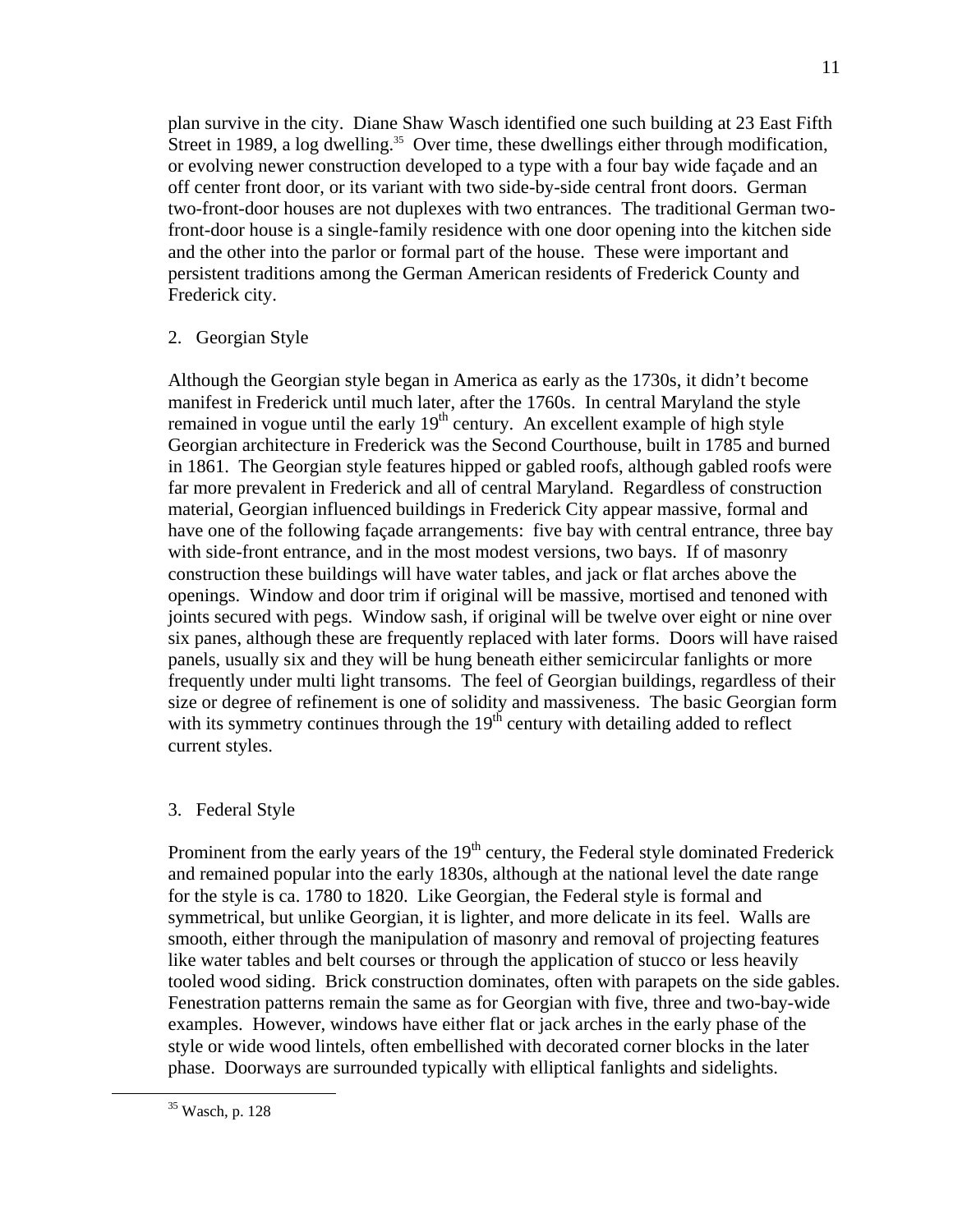Simpler examples might have only the fanlight, or a rectangular transom with delicate tracery featuring oval motifs. In Frederick, front doors often have oval trim in their panels, a frequently encountered feature. Another important characteristic that distinguishes Federal style architecture in Frederick City is the use of gabled dormer windows with arched upper sash. What makes these dormers particularly distinctive to Frederick is a front stepped parapet of wood construction. Locals refer to these as "Frederick Top Hat Dormers." They appear on many buildings throughout the city such as the McPherson Houses on Council Street, the Historical Society building on East Church Street and the Schley House in the 400 block of East Patrick Street. While these parapeted dormers are not unique to Frederick, they are a "character defining feature" of the city.

### 4. Greek Revival Style

Nearly as prominent in Frederick as the Federal Style is the Greek Revival style. With a date range from the late 1820s to about 1860, but with influence that extended even later, the Greek Revival also dominated in Frederick. Like Federal, most examples in Frederick are brick buildings. The use of brick parapets on the side gables remains prevalent. The style projects its influence from high style to modest vernacular examples. Most are brick buildings. Typical features include brick construction, often with Flemish bond brickwork, wide wooden lintels above windows and doors, frequently with plain corner blocks, six over six pane window sash, six panel front doors with rectangular transoms and sidelights. Modest examples have wide wood lintels, no corner blocks and three light transoms over their doors. Winchester Hall on East Church street is an excellent example of the style with its Greek Temple-inspired portico and strongly horizontal elements—frieze, window lintels and transoms. Other Greek Revival buildings are present in the first block of South Market Street and throughout the city. Less high style examples abound in Frederick on Bentz Street, South Street, Fourth Street and elsewhere in the city.

5. Gothic Revival Style

The Gothic Revival, first of the Victorian period architectural expressions has a date range from the 1830s-1870s. The style features vertical, pointed elements. In Frederick, the most prominent examples of the style are All Saints Episcopal Church on West Church Street built in 1855 and designed by nationally known New York architect, Richard Upjohn the Lutheran Church designed by the Baltimore firm of John R. Niernsee and James C. Neilson and also built in 1854 on East Church Street. For domestic buildings, the Gothic Revival is expressed through the use of cross gables, and gingerbread trim, particularly on porches and bargeboard areas.

6. Italianate Style

The Italianate of the 1850s-1870s period is also prominent in Frederick, although not so comprehensively as Federal and Greek Revival. It is essentially a style reserved for the wealthy and for commercial buildings, although its influences are far ranging and popular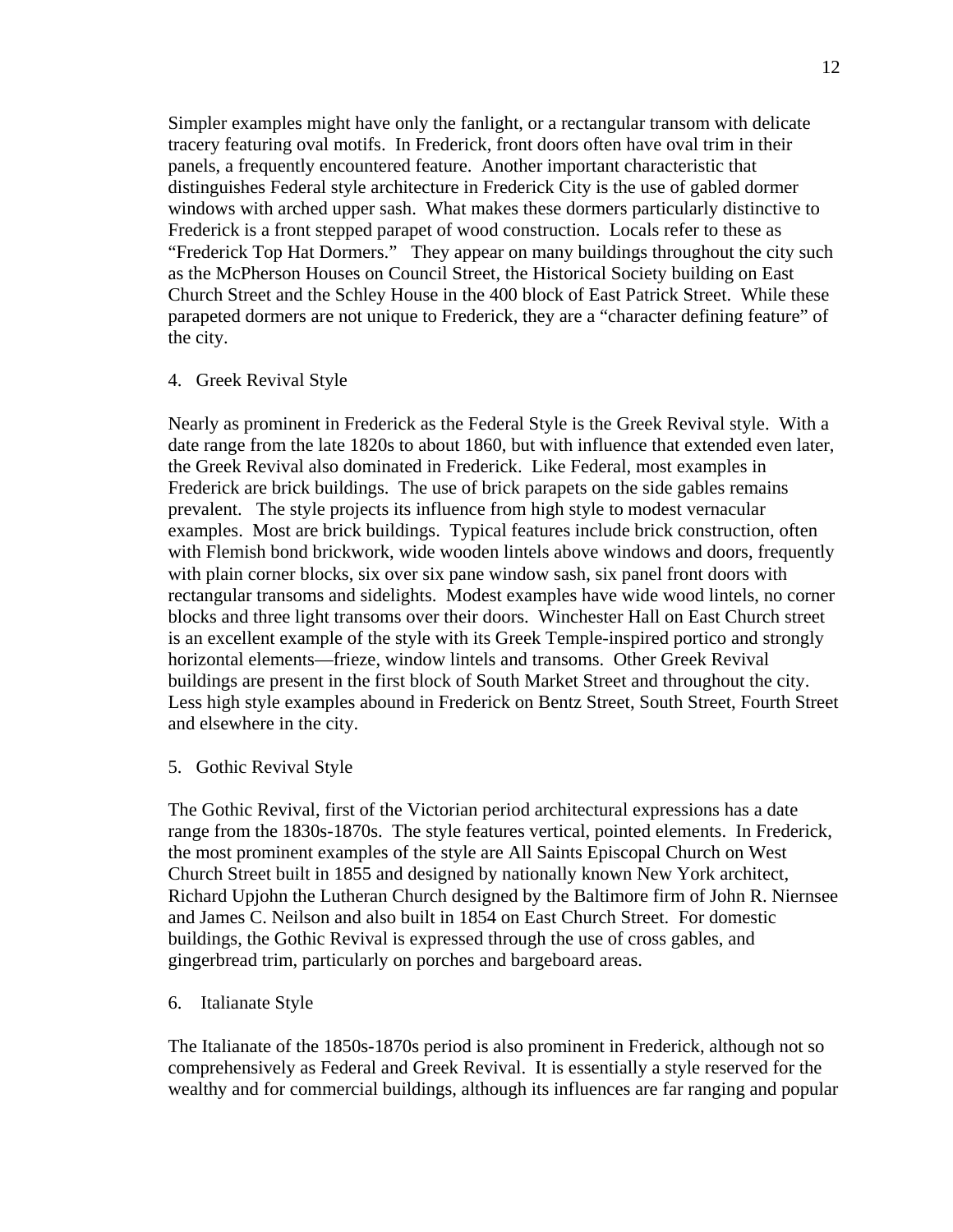at all economic levels. Characteristics of the style are pronounced overhangs at the eves, brackets, elongated windows, arched elements, and exaggerated cornices. Construction materials are frame, brick or stone. The Trail Mansion on East Church Street is a classic example of the style. City Hall, the former county Court House, built in 1862 is also an Italianate building. There are other Italianate dwellings on East Church Street. On Patrick and Market Streets, the two main commercial thoroughfares in the city especially in the first blocks from their intersection are numerous commercial buildings with Italianate influence. These are evident in elaborate cornices, arched windows and storefronts with cornices at their tops. Dwellings and commercial buildings usually have doors with four panels, sometimes arched, round or segmentally arched transoms or fanlights, two over two or four over four pane windows, often with segmentally arched tops or with shouldered arches. Porches have squared posts, usually with brackets.

7. Queen Anne Style

With examples dating from the late  $19<sup>th</sup>$  and into the early  $20<sup>th</sup>$  century, this style was preferred for dwellings of the late Victorian period. Generally of frame or brick construction, these buildings have a variety of surface textures and shapes. A variety of projections, towers and polygonal bays also distinguish Queen Anne style buildings. They are often embellished with decorative shingles, wood trim and molded or corbelled brickwork. Later versions of the style are simpler and often mixed with Colonial Revival style characteristics. Usually a polygonal tower and a wraparound porch mark the influence of the Queen Anne style in its later phases in the early  $20<sup>th</sup>$  century. A collection of excellent Queen Anne style dwellings are found on Clark Place opposite the Maryland School for the Deaf and in other sections of the city that developed in the late 19<sup>th</sup> century, particularly residential subdivisions in the northern and eastern sections of the city.

8. Classical Revival Style

Dating from Frederick's early 20<sup>th</sup> century are several Classical Revival buildings. Most notable among these are banks. Based on the design of ancient Roman buildings Classical Revival examples are monumental, and frequently built of marble or granite, or at least with stone trim. Typical features are large columns, often arranged in pairs, balustrades, and cartouches. Facades are generally symmetrical. The banks located at the intersection of Market and Patrick Streets, the commercial center of the city are particularly noteworthy examples in Frederick. Defining the "Square Corner" as a center of business as well as the center of town, these Classical Revival buildings express conservative prosperity and stability.

9. Colonial Revival Style

While Classical Revival was important for the commercial and business section for Frederick in the early 20<sup>th</sup> century, Colonial Revival also dominated in the suburban developments of the early  $20<sup>th</sup>$  century. Brick or frame were the preferred construction systems, with occasional examples of stone buildings. Generally two stories in height,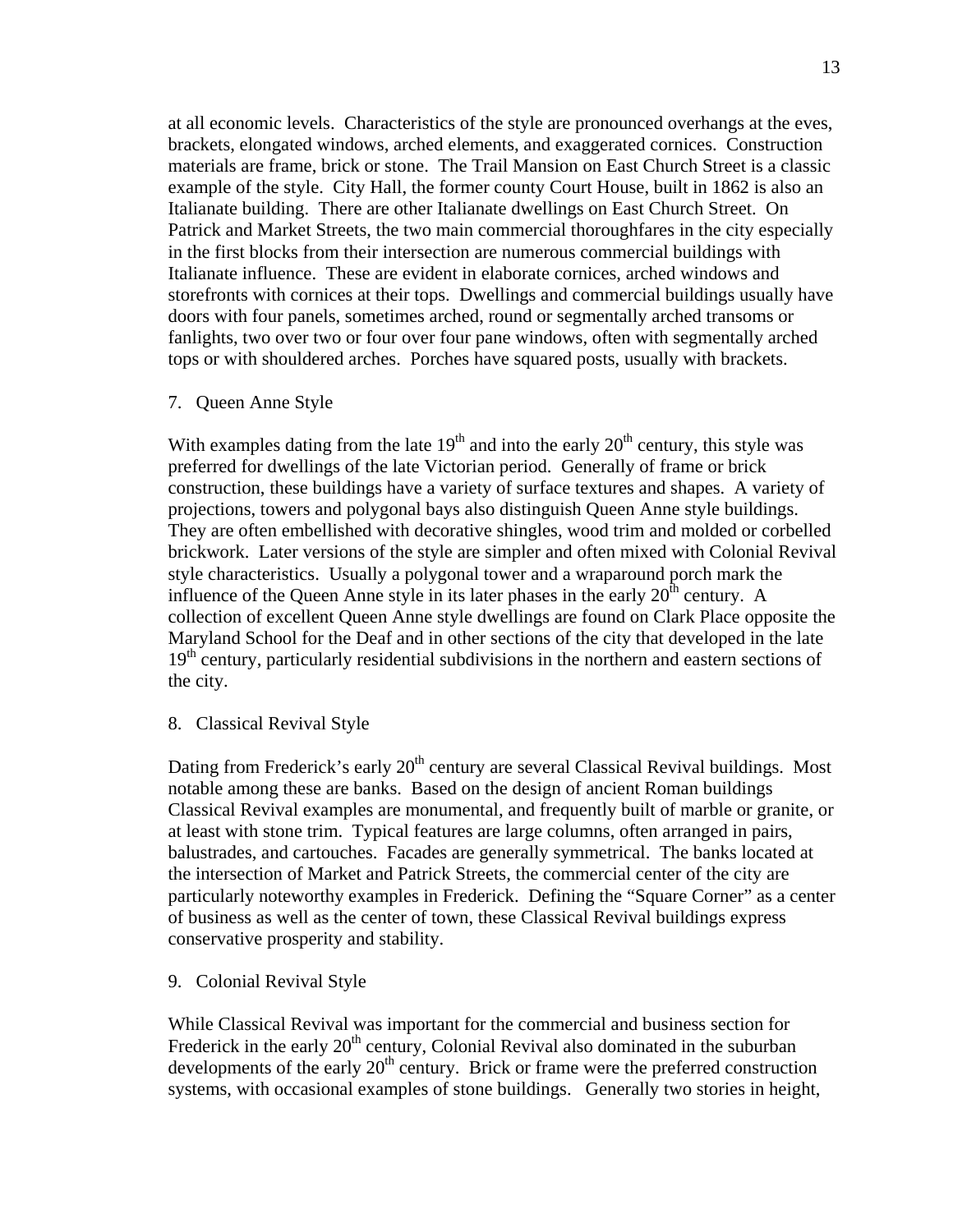and with either gabled or hipped roofs, these dwellings feature such early American details such as fanlights, pediments, and symmetrical facades. Character defining features for this period are columned porches, often with a central pediment. Frequently these houses will also retain carry-over features from the Queen Anne style such as polygonal towers. Colonial Revival houses abound in sections of the city where subdivisions and developments date from the early  $20<sup>th</sup>$  century, such as the area near the Frederick County Fairgrounds and residential areas near Hood College. Colonial Revival continued into the 1940s and 1950s, although late examples tend to be smaller in size and do not have dominating front porches.

#### 10. American Foursquare

A tremendously popular residential style in Frederick and throughout the region in the early  $20<sup>th</sup>$  century is the American Foursquare. Whether constructed of brick, cast stone or of frame construction, these houses follow a formula with a square plan, hipped roof, front or wraparound porch and one or more hip roofed dormers. These houses were readily available through catalog companies like Sears, Roebuck & Co. and Montgomery Ward. While foursquare houses are scattered throughout the city they are particularly numerous in early  $20<sup>th</sup>$  century subdivisions on the fringes of the city. Foursquares could be adapted to commercial use as the corner grocery store, or other small neighborhood business, often with the store entrance inserted diagonally across the corner. The versatile foursquare could be divided as a duplex, as well. Most foursquares date from approximately 1910 to 1925. Some may have carry over details from the Queen Anne style, such as polygonal towers or Colonial Revival features such as pedimented porches.

#### 11. Bungalow

Like foursquares, bungalows gained immense popularity in the early  $20<sup>th</sup>$  century, particularly in the 1920s and 1930s. They, too frequently came from the pages of catalogs. Always one and a half stories high, bungalows had overhanging front porches with massive posts or columns. They could be gable roofed or hip roofed. Most were quite modest, while some bungalows could be large and rambling for more upscale owners. An excellent bungalow subdivision with 10 dwellings remains with few alterations on Pennsylvania Avenue, the Nicodemus Subdivision of ca. 1924. Brick, cast stone and frame were the construction systems most frequently used.

#### 12. Modern

After approximately 1930 Modern or Modern-influenced buildings mark Frederick's landscape. Most evident with industrial and commercial buildings, this period used clean geometric lines with simplicity and symmetry. Brick and concrete or concrete block were favored materials along with structural glass and stainless steel trim. Within the older commercial parts of Frederick,  $19<sup>th</sup>$  century storefronts were renovated and updated in the 1940s, '50s and '60s with plate glass and aluminum, or structural glass (Carrera Glass). In the outlying industrial areas of the city are buildings constructed in the Modern style such as the Coca-Cola plant on North Market Street Extended. School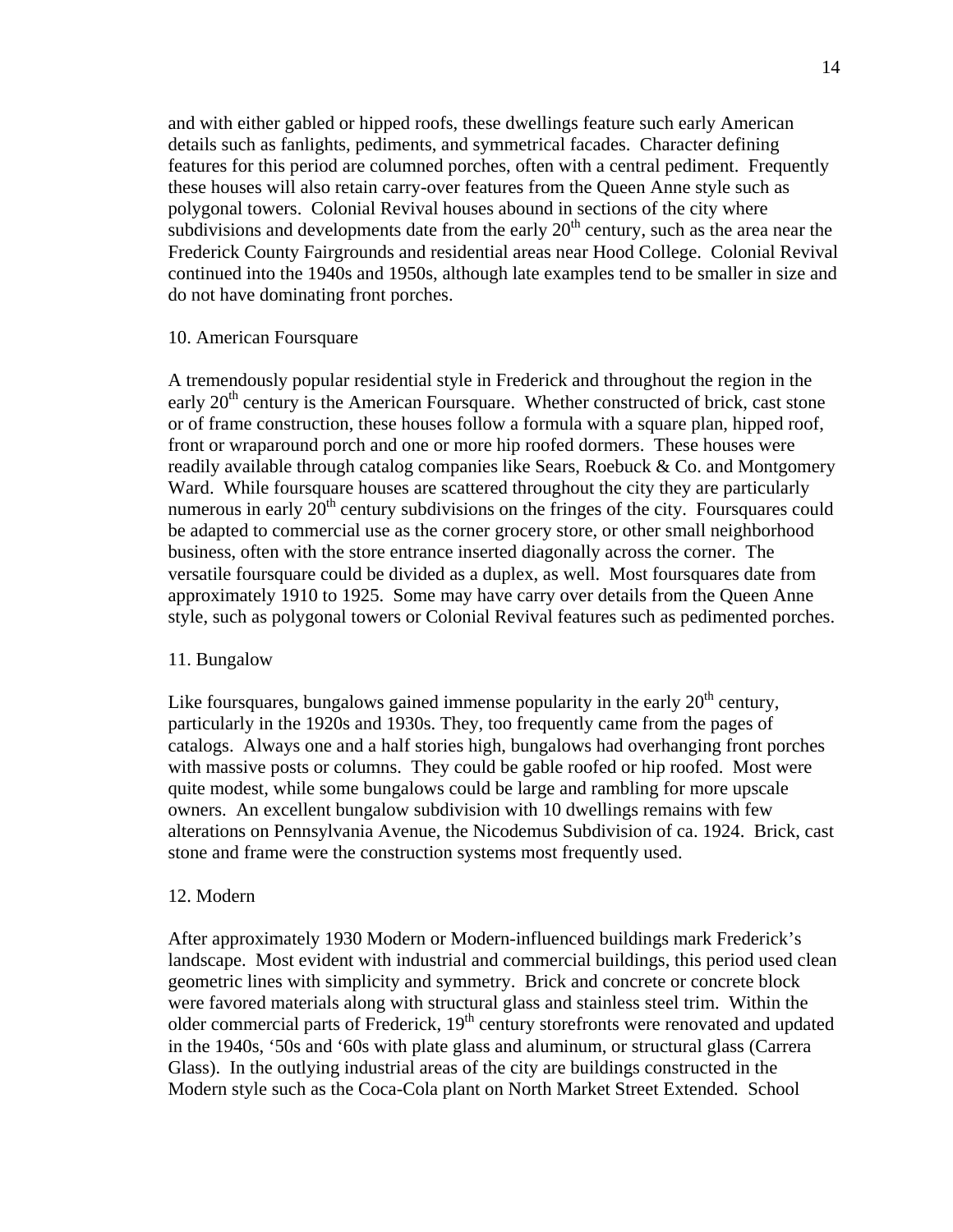buildings also reflect this period, the West Frederick Middle School being a good example.

## 13. Vernacular Adaptations and Trends

Probably the majority of Frederick's buildings from all periods are vernacular adaptations of various styles and traditions. Elements of traditional Germanic domestic architecture continued even after the old central chimney plan was abandoned. Single family, four bay off-center front door, or two front door dwellings were German adaptations that persisted into the  $20<sup>th</sup>$  century. Continuing use of log as a structural system perpetuated a vernacular idiom. Even major styles were adapted into the vernacular vocabulary. The formal façade with five, three or two bays, highly simplified became a formula that carried into the  $20<sup>th</sup>$  century. Its roots are in the Georgian style, however. To these basic types were appended style-influenced details such as window and door treatments, brackets, porches and trim that were popular at the time of construction or renovation. Associated buildings such as stables, garages, smokehouses, summer kitchens and privies also are traditional in form and function and rarely stylistically motivated in their design.

#### 14. Associated Support Buildings

In addition to the principal buildings on properties in Frederick City, there are often supporting buildings, associated with the use of the property. Many of these are historic and reflect the domestic, commercial or industrial uses of the property. Behind the principal building were historically numbers of other buildings which share in the architectural and cultural history of a given property, contributing to the property's character. Typical in Frederick were houses with "back buildings." This was an  $18<sup>th</sup>$  and  $19<sup>th</sup>$  century term for an attached rear wing forming an L. The back building usually had a double work/sleeping porch along one side and contained the kitchen and frequently a dining room. Even urban properties had a large number of out buildings of the type usually associated with farmsteads. Typical outbuildings included a smoke house, bake oven, privy, summer kitchen, chicken coops, hog pen, and stable or garage. These buildings are arranged in the back lot. The smoke house and bake oven might be attached to the kitchen in the back building, or they might be separate structures nearby. The chicken houses, hog pens, privy and stable are farther back in the yard. Depending upon their age, these structures might be of brick or frame construction. Occasionally a log or stone outbuilding survives. As the automobile replaced horse and carriage transportation, and dairy products could be purchased at the door or local grocery, stables to house the family horse and milk cow lost their original function. Some were converted to garages to house automobiles; others were removed. Replacing them were  $20<sup>th</sup>$ century garages. Usually constructed at the edge of a rear alley, and often on the site of a removed stable, garages used "modern" materials, cast stone or concrete block. Often these new buildings were hip-roofed in the idiom of the American Foursquare with which they were contemporary. Other variations were framed structures either shed or gable roofed. Large doors distinguished them, two leafed usually, signaling occupancy by an automobile.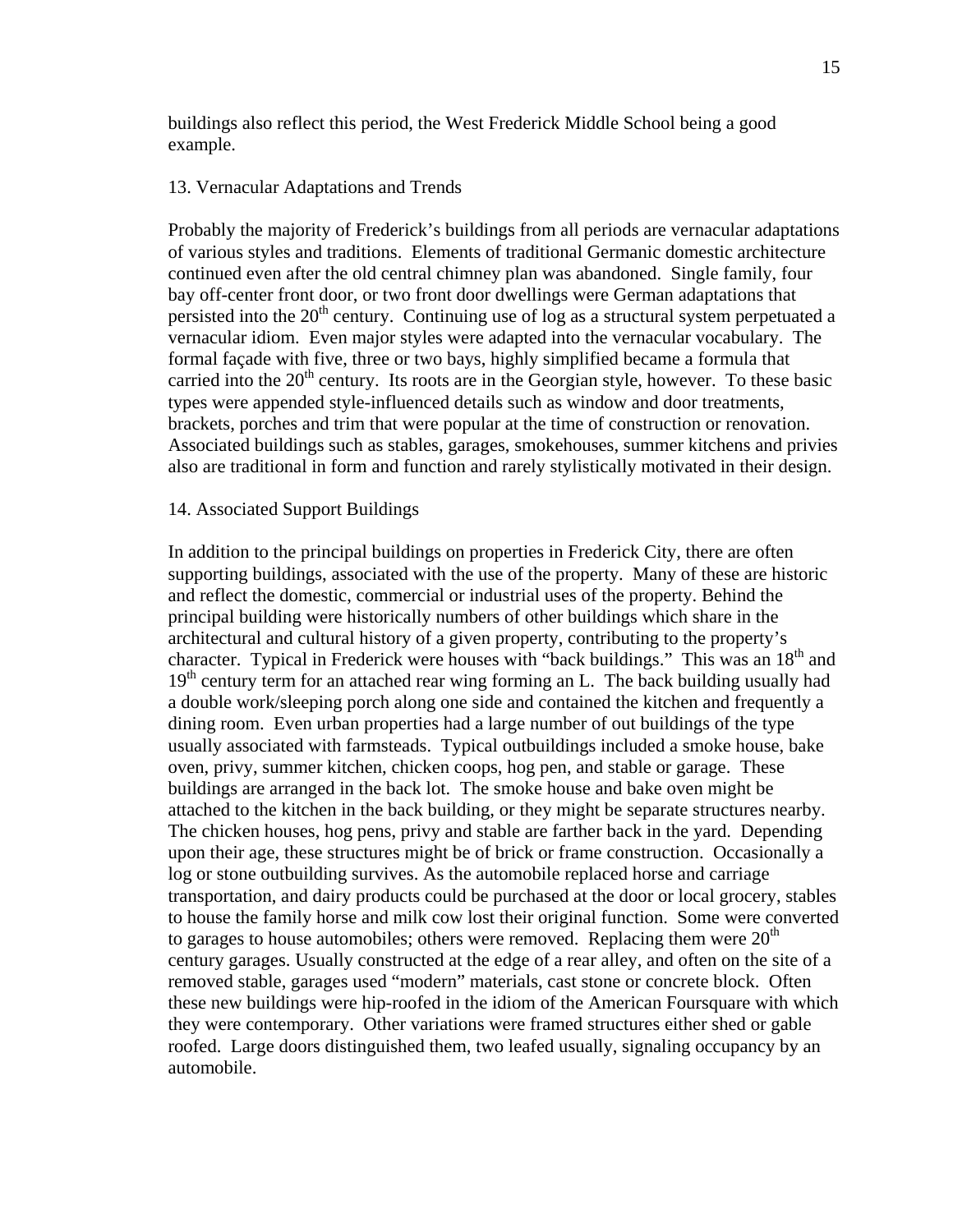Commercial and industrial outbuildings are rarer, often having been removed as expansion and parking needs required. Warehouses and storage sheds of frame or brick construction, power houses/engine houses, and stables and large-scale garages are examples of commercial outbuildings.

## A Preliminary list of Architects and Builders Practicing in Frederick

A growing list of architects and builders is emerging for the development of Frederick City at various periods of its history. Some of them are nationally known, others regional and many local. An opportunity for future research lies in expanding and amplifying this list.

Early  $19<sup>th</sup>$  century:

- Andrew McCleery, master builder
	- o McPherson House
	- o Tyler House
	- o All Saints Episcopal Church (Court St.)
- John Tehan, master builder
	- o St. John's Catholic Church

Mid  $19<sup>th</sup>$  century:

- Charles Huller, master builder
	- o Presbyterian Church
- David Markey and Henry Hanshaw, master builders
- George A. Cole, master builder
	- o B&O Rail Station
- Richard Upjohn and Co., NY, architects
	- o All Saints Episcopal Church (Church St.)
- John R. Niernsee and James Neilson, Baltimore, architects o Lutheran Church
- Joseph Wall, Baltimore, architect
	- o Evangelical Reformed Church

Late  $19^{th}$ , early  $20^{th}$  century:

- B. Evard Kepner, architect
	- o Pythian Castle
- Emory C. Crum
	- o College Park Subdivision

## *Temporal Limits*

**1745-1956.** The architectural history of Frederick County continues to evolve. However, Frederick City's role as the market town and processing and distribution center for the region, which began with the platting of the town in 1745, has diminished with modern technology and transportation. The construction of the Eisenhower Defense Highway system (Interstates 70 and 270) beginning in 1956, brought large scale development of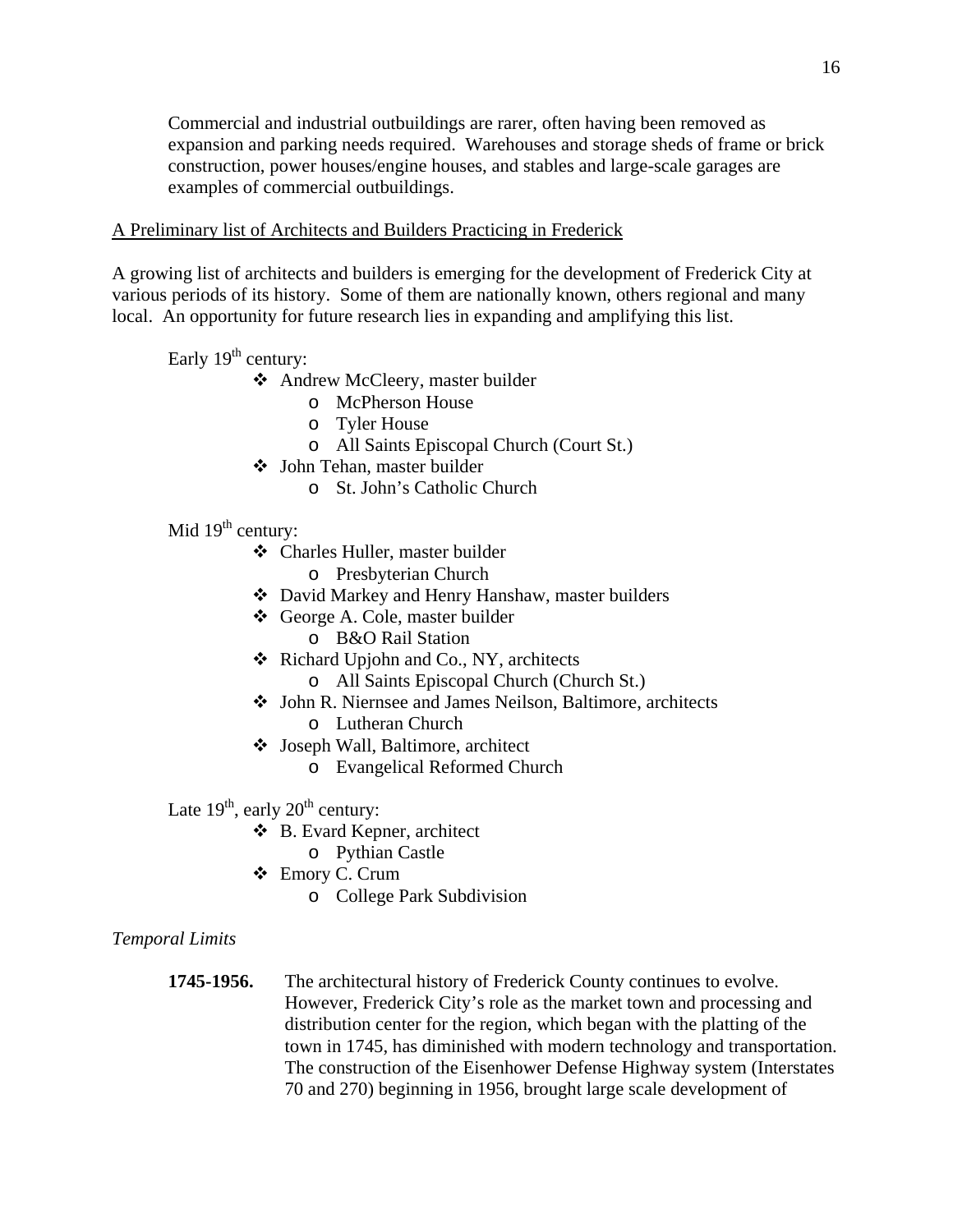residential, industrial and commercial areas on the fringes of or outside the city limits, drawing traditional uses away from the city's core. While the city has annexed additional land, except for historic farmsteads that were taken into the city in this manner, most of the added areas of the city and development within the outer edges of the early  $19<sup>th</sup>$  century boundary date from after the region's interstate highway development.

## *Associated Property Types*

- **Residential.** House, rowhouse, duplex, garage, summer kitchen, privy, washhouse, smokehouse.
- **Industrial.** Mill, warehouse, fertilizer plant, tannery, creamery, dairy, limestone quarry, canning factory, furniture manufactory, brickyard.
- **Transportation.** Railroad depot, bus depot, inter-urban railway (trolley) depot, warehouse.
- **Agricultural.** Farmhouse, bank barn, privy, out-kitchen, smokehouse, washhouse, springhouse, icehouse, root cellar, woodshed, slave quarter, butchering house, blacksmith shop, stable and/or carriage house, hog shed, chicken house, wagon shed, corncrib, hay barn, loafing shed, silo, metal granary (c.1930), wire corncrib (c.1930).
- **Commercial.** Bank, hotel, restaurant/tavern, department store, specialty store, market house, blacksmith shop.
- **Government.** City hall, court house, governmental office building.
- **Institutional.** School, college, academy, seminary, almshouse, jail, asylum, fire hall.
- **Religious.** Church, parsonage, rectory, church school, convent, parish house
- **Other.** Fair grounds, park, cemetery architecture, gatehouse.

### *Locational Patterns of Property Types*

- **Residential.** Residential properties are located throughout Frederick, even in the commercial core area. Concentrations of residential properties are found in late  $19<sup>th</sup>$  and early  $20<sup>th</sup>$  century subdivisions away from the concentration of downtown commercial development and industrial sections along Carroll Creek.
- **Industrial.** Industrial complexes in Frederick City were located primarily along the banks of Carroll Creek and along Carroll Street, East South Street, and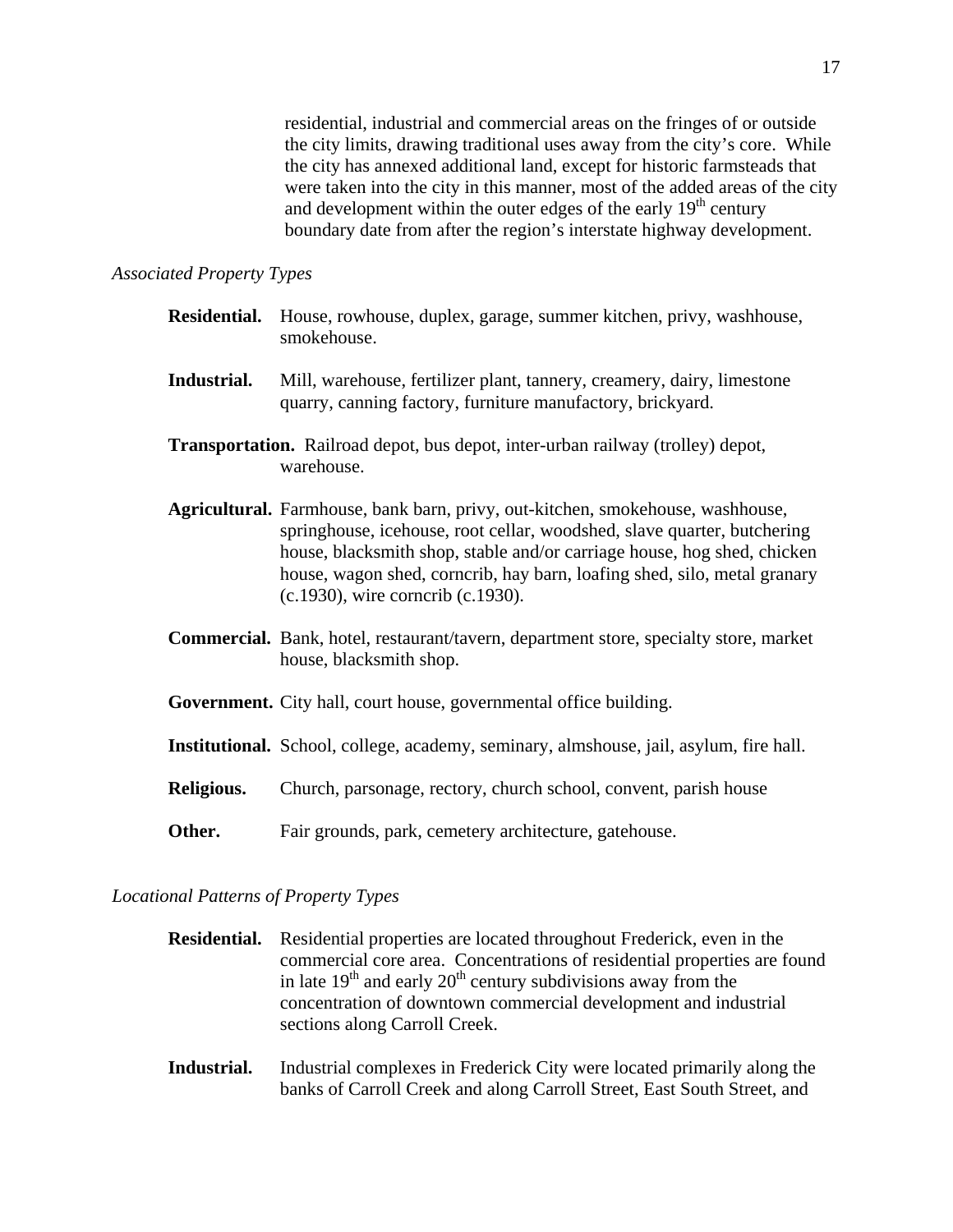B&O Avenue for their proximity to the railroad. Transportation-related properties are generally found in association with industrial activity.

- **Agricultural.** Agricultural properties are located on the historic boundaries of Frederick City. As these boundaries have expanded over time, many of the farms that were annexed later became surrounded by development and so may now be well within the city limits. More recent annexations will be closer to the current boundary lines.
- **Commercial.** The commercial architecture in Frederick is concentrated in the downtown area in the vicinity of the intersection of Patrick and Market Streets, the historic town center. Small commercial establishments (corner stores, taverns, shops) are scattered throughout the city. Newer commercial enclaves have developed at the edges of the city.
- **Government.** Historic governmental architecture is concentrated in and near Court Square, although the original courthouse is now the city hall. A new courthouse is located a block away. The old city hall and market site on North Market Street is now a restaurant.
- **Institutional.** Schools are scattered throughout the city, although the oldest were located on Church Street. The Maryland School for the Deaf, established in 1867 is located on South Market Street near the south edge of town. By the mid  $19<sup>th</sup>$  century, the jail and almshouse were moved to edge locations, away from the commercial and residential core of the city.
- **Religious.** Churches are concentrated along Church Street, not surprisingly, with the Catholic dominating the east end of Church Street and All Saints Episcopal the west end. The African American churches were on All Saints and East Third Streets.
- **Other.** The "other" properties such as the Frederick County Fairgrounds and Mt. Olivet Cemetery are scattered. The Fairgounds is at the east end of town and the cemetery at the south end.

## *Associated Properties*

**(note: no comprehensive architectural survey has, to date, been conducted to identify properties in Frederick City located outside of the existing historic district; this list is therefore preliminary and incomplete)** 

**Residential.** Historic (50 yrs old or more) suburban developments: Rockwell Terrace; College Terrace; South side of East Patrick Street; North Market St. extended; Park/Trail Ave. (hospital area).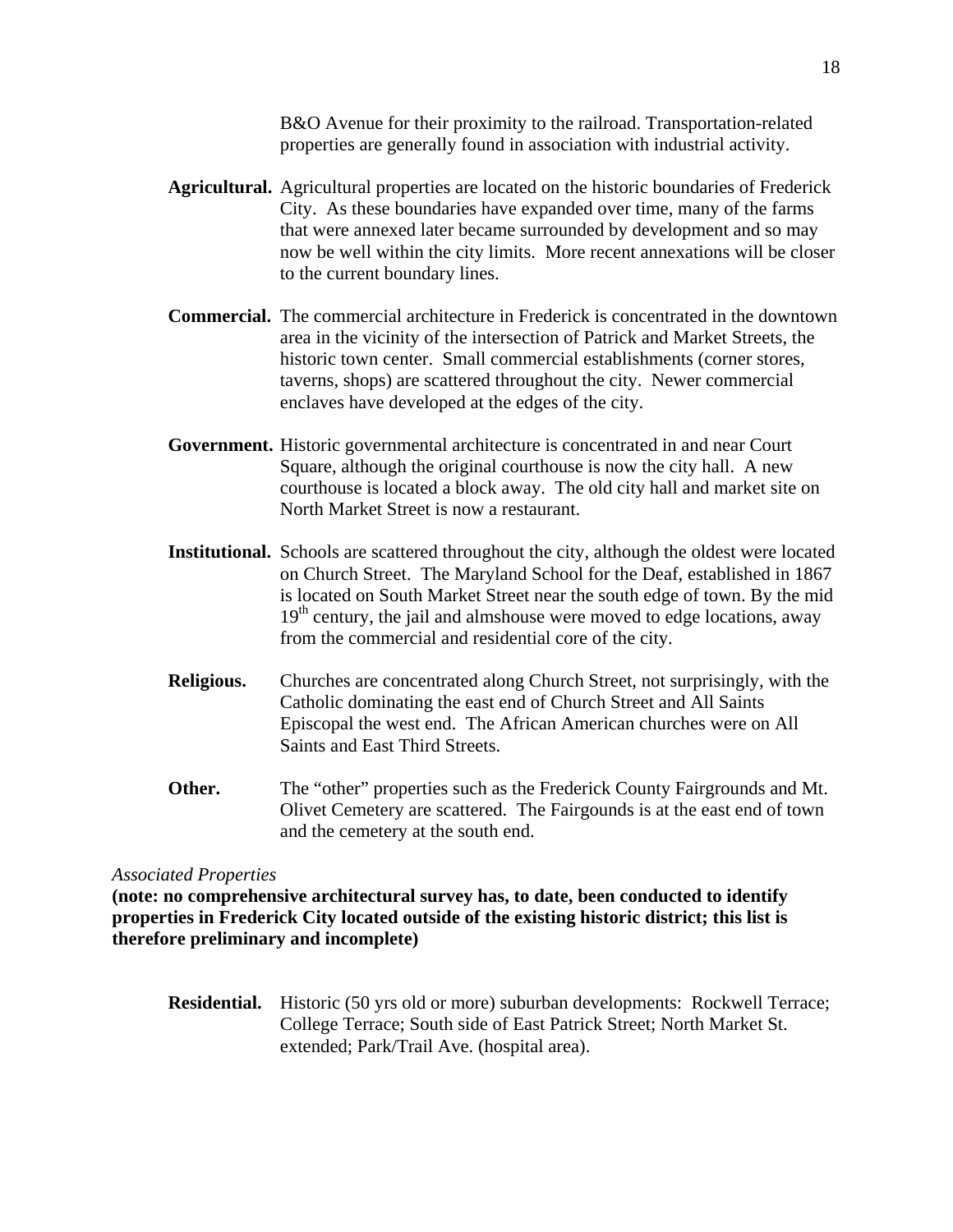**Industrial.** Kemp's Steam Mill/Gambrill Mill/Mountain City Mill (now the Delaplaine Arts Center), warehouses, and fertilizer factories of the Cannon Hill (Carroll Street) area.

> Ebert's (Letterio's Italian Restaurant) on Market St. extended; High's Dairy factory complex (may have remnants of the White Cross Milk Company buildings) between East Patrick St. and B&O Ave.

- **Transportation.** B&O Railroad passenger depot, corner of S. Market and All Saints St.; B&O Railroad freight depot, Carroll St.; Greyhound Bus Station, All Saints St.; Frederick & Hagerstown Trolley station (News-Post building, E. Patrick St.
- **Agricultural.** Incorporated farmsteads: Schifferstadt; Rose Hill Manor; Nalin Farm (Fort Detrick); Park Hall (East Patrick St.); Dearbought/Derr House, and others.

Other sites: Frederick Fair Grounds; 1873 Market House (former City Hall, N. Market St./Market Sq.)

## *Threats to Resources*

 Many of the Cannon Hill/Carroll St. industrial properties are now adaptively used and therefore relatively protected. Several of the remaining dairy buildings are also being used adaptively. Industrial sites, in general, are threatened by technological changes. These may require dramatic changes to the building while its use retains its historic association.

 Annexed agricultural sites such as farmsteads are significantly threatened by modern residential and light industrial development. The City of Frederick is currently experiencing a phase of rapid expansion and so the threat to historic farmsteads and farmland is high. Historic residential developments associated with early suburban expansion into surrounding farmland (such as Rockwell Terrace and East Patrick St.) are relatively unthreatened by further development. However, changing use of neighboring areas, such as farmland conversion to business park or light industrial function could affect the stability of nearby residential neighborhoods. Large single residential properties have been converted to apartments or to office use which while affecting historic associations and function, does allow for preservation of the buildings. Also, only properties located within the historic district have controls over substitute materials and maintenance of historic integrity.

#### *Relative Occurrence*

 The architectural styles listed above are those that seem to predominate in Frederick City. The most frequently occurring architectural expressions in downtown Frederick are brick dwellings ranging from the very modest vernacular to high style and dating from the early-mid 19<sup>th</sup> century. The visual impression that Frederick City leaves is brick 2-3 story buildings from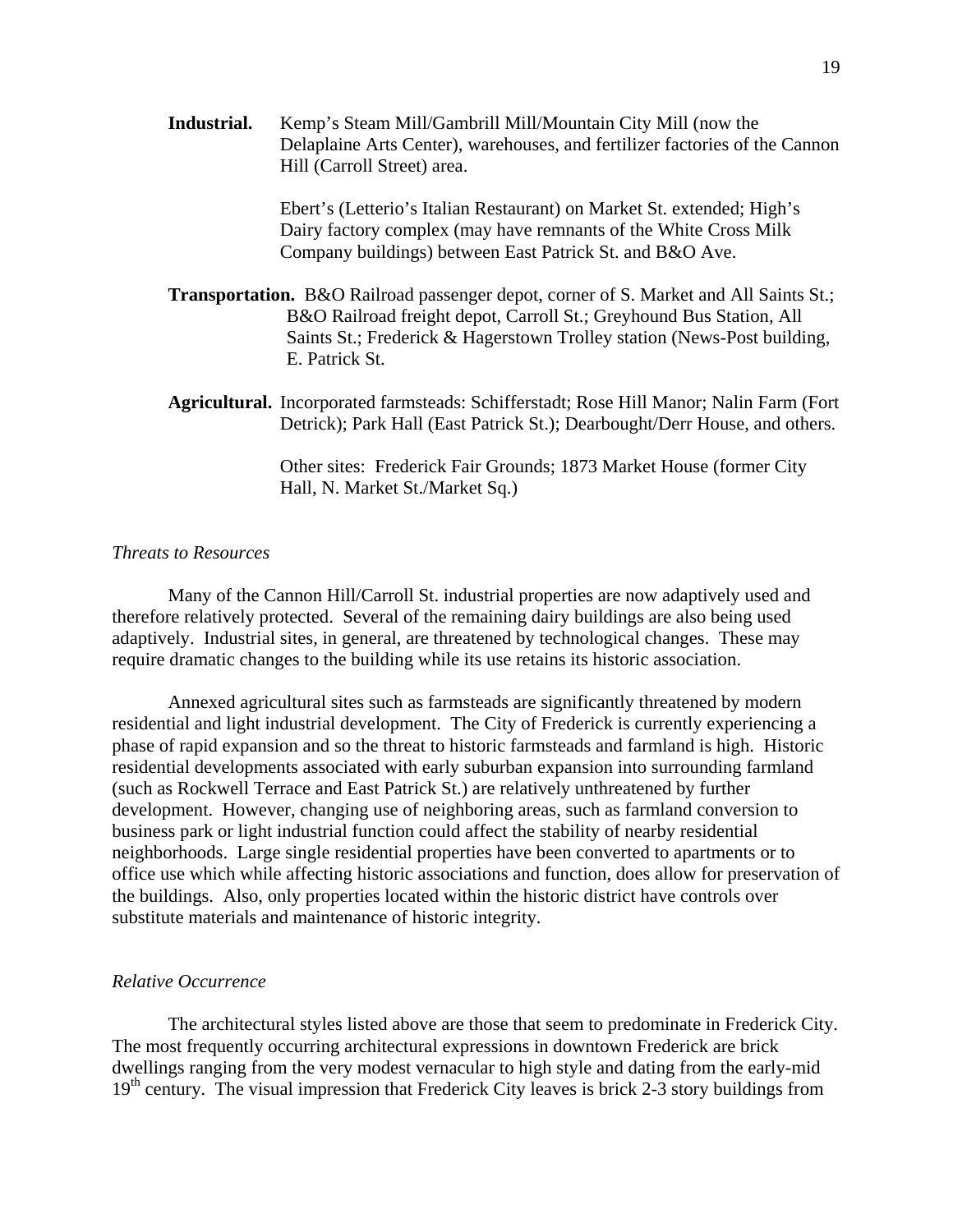the 1810-1860 period reflecting the Federal and Greek Revival styles. These are common to Frederick's urban scene, but they are not alone. Scattered among them are exceptions, both older and newer. Rarer high style examples like the Italianate Trail Mansion, Gothic Revival All Saints Church and High Victorian period and Classical Revival commercial buildings near the intersection of Patrick and Market Streets provide distinguishing accents to the streetscape. Beyond the downtown core of the old city are suburban developments that have appeared from the late  $19<sup>th</sup>$  century forward, and continue to expand the city's limits. Very generally, residential subdivisions are located west and north of the old core and commercial and industrial development has expanded to the south and east. However, commercial development has followed US Route 40 west of the City and there is residential development along East Patrick Street near the fairgrounds. Some of this east side residential development, like the Nicodemus subdivision on Pennsylvania Avenue and Schleysville along East Patrick Street, were associated with nearby industries and created for their employees, presumably.

It is difficult to discuss relative occurrence in any detail or make any assessment of styles and types without a comprehensive architectural survey of the city. The above observations are from an informal and brief sweep of the City's architecture.

#### *Survey Needs*

First and foremost Frederick needs a comprehensive architectural survey. Even a reconnaissance level survey will help to establish a database of exactly what architectural resources are present and their concentrations and locational patterns. It seems that the general history of the city has been fairly well gathered. Now the material evidence of that history in the form of the architectural environment needs to be recorded. That work will then provide focus for further and more specific research projects. A comprehensive survey could be done on a phased basis geographically, by region of the city, or thematically by resource type, i.e. commercial buildings of Frederick, industrial properties, churches, etc. However, in doing a comprehensive survey thematically, it is easy to overlook bits of history that might link the themes together and miss an overriding aspect of the city's development.

### *Research Needs*

 There are a number of avenues for further research into Frederick's architectural heritage. The list begun in this context statement of architects and master builders who practiced in Frederick can be expanded with biographical information about these individuals and a complete list of properties they built.

Another opportunity is to research the history and the buildings of cultural groups within the city. African American housing in historic and current neighborhoods and gathering information about the earliest remaining African-American architecture would be valuable. Other groups deserve attention as well. An area of East  $4<sup>th</sup>$  Street apparently was known in the mid 19<sup>th</sup> century as San Domingo for its French Creole population (the area is noted as such in Engelbrecht's diary). This little known aspect of Frederick's history is also worthy of research attention.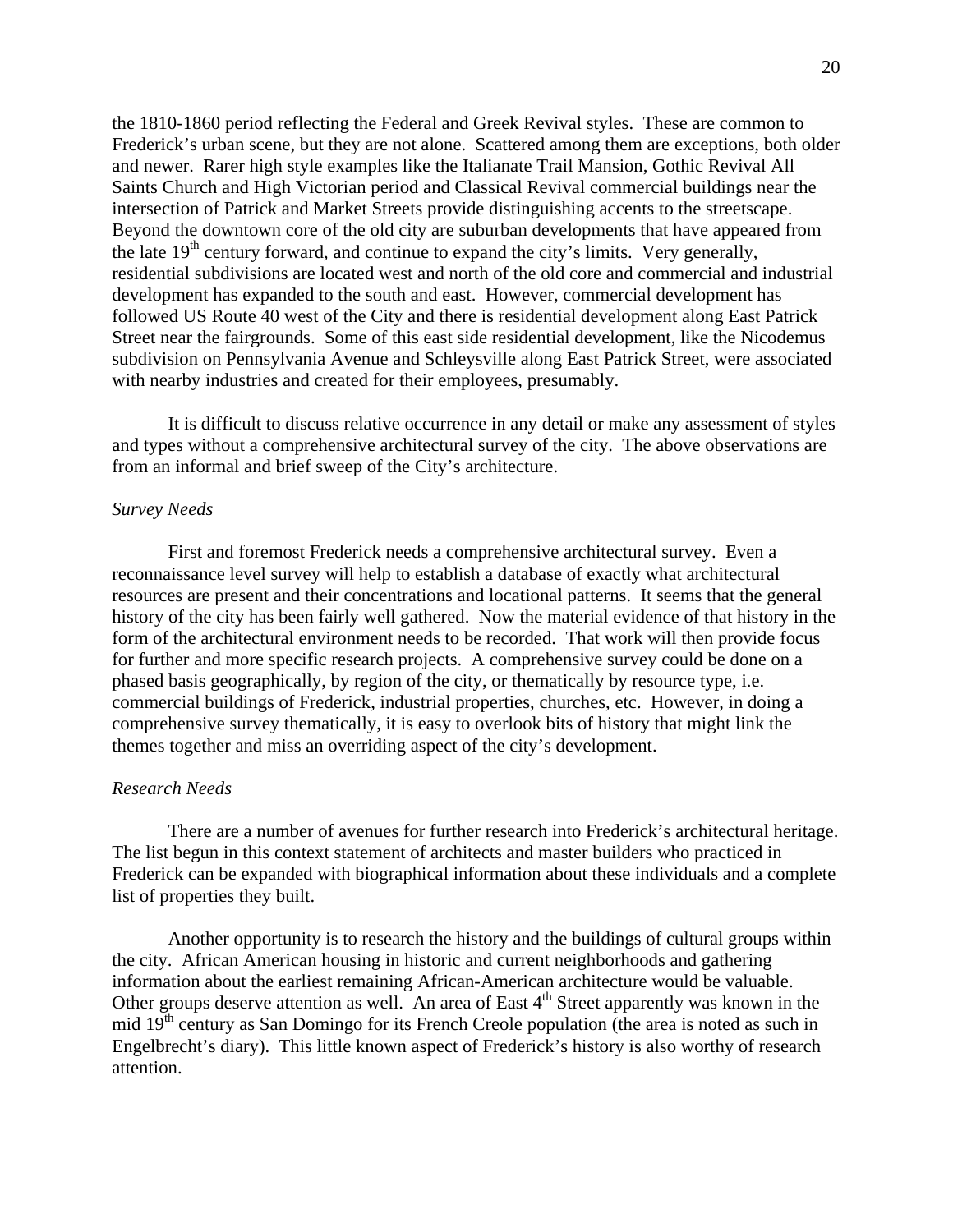Another pursuit would be to locate and record buildings which have  $18<sup>th</sup>$  century remnants in them and combine this information with a collection of 18<sup>th</sup> century descriptions of Frederick to try to deepen the understanding of Frederick's earliest appearance prior to the dominant onset of brick construction. Just how German was Frederick?

## *Bibliography*

A Century of Population Growth From the First Census of the United States to the Twelfth, 1790-1900. Baltimore: Genealogical Publishing Co., 1970.

Brugger, Robert J. Maryland a Middle Temperament. Baltimore, MD: Johns Hopkins, 1985.

- Cannon, Timothy L., Tom Gorsline, and Nancy F. Whitmore. Pictorial History of Frederick Maryland: The First 250 Years 1745-1995. Frederick, MD: Key Publishing Group, 1995.
- Engelbrecht, Jacob. "The Diary of Jacob Engelbrecht." CD-ROM, The Historical Society of Frederick County, 2001.
- Inter-University Consortium for Political and Social Research, Study 00003: Historical Demographic, Economic, and Social Data, US, 1790-1970. Ann Arbor: ICPSR.
- McGrain, John W. "'Good Bye Old Burr': The Roller Mill Revolution in Maryland, 1882." Maryland Historical Magazine, Vol. 77, No.2 Summer, 1982.
- Miller, Charles W. "General Directory of Frederick City." Frederick, MD: W. T. Delaplaine & Co., 1886.
- O'Neal, Thomas. "Plat of the Extended Taxable Limits of Frederick City." 1870. Engineering Office, Frederick City Hall, Frederick, MD.
- Rasmussen, Wayne D., ed. Readings In The History of American Agriculture. Urbana, IL: University of Illinois Press, 1960.
- Reed, Paula S., & Assoc. "Mid Maryland Agricultural Context Report." Draft, Frederick, MD: Catoctin Center for Regional Studies, 2003.
- Sachse, E., & Co. "View of Frederick, Maryland." 1854, reproduced by City of Frederick, Frederick City Hall, Frederick, MD.
- Sanborn Fire Insurance Co. maps, Frederick City, microfilm collection, Maryland Room, C. Burr Artz Library, Frederick, MD.
- Scharf, Thomas J. History of Western Maryland. CD-ROM, Bowie, MD: Heritage Books, Inc., 2002.
- "Up from the Meadows: A History of Black Americans in Frederick County, Maryland." Video documentary series, Chris Haugh, production manager, Frederick Cablevision/Cable 10, Frederick, MD, 1997.
- Walsh, Richard, and William Lloyd Fox, eds. Maryland, A History. Baltimore, MD: Maryland Historical Society, 1974.
- Wasch, Diane Shaw. "City Building in Frederick, Maryland 1810-1860." Thesis, George Washington University, 1990.